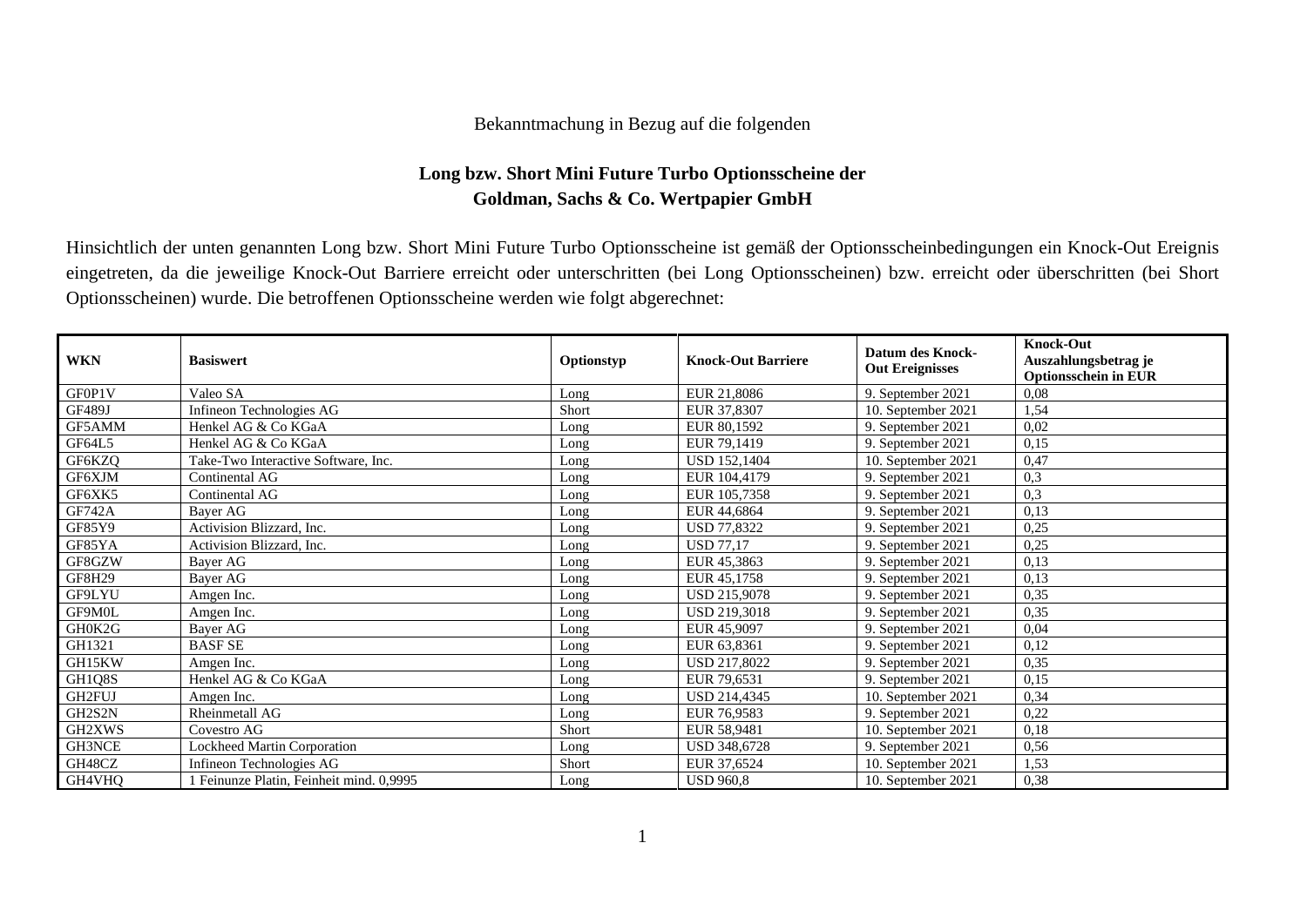| <b>WKN</b>    | <b>Basiswert</b>                                                    | Optionstyp | <b>Knock-Out Barriere</b> | <b>Datum des Knock-</b><br><b>Out Ereignisses</b> | <b>Knock-Out</b><br>Auszahlungsbetrag je<br><b>Optionsschein in EUR</b> |
|---------------|---------------------------------------------------------------------|------------|---------------------------|---------------------------------------------------|-------------------------------------------------------------------------|
| GH5B5C        | NYMEX Light, Sweet Crude Oil Future (Generic Front<br>Month Future) | Short      | <b>USD 69,5</b>           | 10. September 2021                                | 1,82                                                                    |
| GH5B5D        | NYMEX Light, Sweet Crude Oil Future (Generic Front<br>Month Future) | Short      | <b>USD 69</b>             | 10. September 2021                                | 1,8                                                                     |
| GH5B7G        | NYMEX Light, Sweet Crude Oil Future (Generic Front<br>Month Future) | Long       | <b>USD 68,5</b>           | 10. September 2021                                | 1.69                                                                    |
| GH5B7H        | NYMEX Light, Sweet Crude Oil Future (Generic Front<br>Month Future) | Long       | <b>USD 67,5</b>           | 10. September 2021                                | 1,66                                                                    |
| GH6404        | <b>BASF SE</b>                                                      | Long       | EUR 64,2878               | 9. September 2021                                 | 0,12                                                                    |
| GH66CH        | Fresenius SE & Co KGaA                                              | Long       | EUR 42,3703               | $\overline{10}$ . September 2021                  | 0,12                                                                    |
| GH66CL        | Fresenius SE & Co KGaA                                              | Long       | EUR 42,1418               | 10. September 2021                                | 0,12                                                                    |
| GH66CM        | Fresenius SE & Co KGaA                                              | Long       | EUR 41,9028               | 10. September 2021                                | 0,12                                                                    |
| GH66DJ        | Fresenius SE & Co KGaA                                              | Long       | EUR 42,6093               | 9. September 2021                                 | 0,12                                                                    |
| GH66DL        | Fresenius SE & Co KGaA                                              | Long       | EUR 41,6743               | 10. September 2021                                | 0,12                                                                    |
| GH6A3K        | Fresenius Medical Care AG & Co. KGaA                                | Long       | EUR 63,3937               | 10. September 2021                                | 0,12                                                                    |
| GH6A3M        | Fresenius Medical Care AG & Co. KGaA                                | Long       | EUR 63,0542               | 10. September 2021                                | 0,12                                                                    |
| GH6A3Q        | Fresenius Medical Care AG & Co. KGaA                                | Long       | EUR 63,7332               | 10. September 2021                                | 0,12                                                                    |
| GH6A3R        | Fresenius Medical Care AG & Co. KGaA                                | Long       | EUR 64,083                | 10. September 2021                                | 0,12                                                                    |
| GH6A3S        | Fresenius Medical Care AG & Co. KGaA                                | Long       | EUR 62,0358               | 10. September 2021                                | 0,12                                                                    |
| GH6A3T        | Fresenius Medical Care AG & Co. KGaA                                | Long       | EUR 62,3752               | 10. September 2021                                | 0,12                                                                    |
| GH6A3U        | Fresenius Medical Care AG & Co. KGaA                                | Long       | EUR 62,7147               | 10. September 2021                                | 0,12                                                                    |
| GH74UN        | <b>BIOGEN INC.</b>                                                  | Long       | <b>USD 307,388</b>        | 9. September 2021                                 | 0,1                                                                     |
| GH76PZ        | Merck & Co., Inc.                                                   | Long       | <b>USD 73,8529</b>        | 9. September 2021                                 | 0,12                                                                    |
| GH76Q1        | Merck & Co., Inc.                                                   | Long       | <b>USD 73,4724</b>        | 10. September 2021                                | 0,12                                                                    |
| GH7GA1        | Wacker Chemie AG                                                    | Short      | EUR 157,9428              | 9. September 2021                                 | 0,64                                                                    |
| GH7ZVD        | Fielmann AG                                                         | Long       | EUR 62,8192               | 9. September 2021                                 | 0,12                                                                    |
| GH81WE        | adidas AG                                                           | Long       | EUR 294,6224              | 9. September 2021                                 | 0,56                                                                    |
| <b>GH823H</b> | <b>BIOGEN INC.</b>                                                  | Long       | USD 314,9795              | 9. September 2021                                 | 0,1                                                                     |
| <b>GH823J</b> | <b>BIOGEN INC.</b>                                                  | Long       | USD 301,4249              | 9. September 2021                                 | 0,1                                                                     |
| GH83QG        | <b>BIOGEN INC.</b>                                                  | Long       | USD 310,3958              | 9. September 2021                                 | 0,1                                                                     |
| GH8L52        | HeidelbergCement AG                                                 | Long       | EUR 68,3088               | 9. September 2021                                 | 0,13                                                                    |
| <b>GH8L53</b> | HeidelbergCement AG                                                 | Long       | EUR 68,8006               | 9. September 2021                                 | 0,13                                                                    |
| <b>GH8L55</b> | HeidelbergCement AG                                                 | Long       | EUR 69,2412               | 9. September 2021                                 | 0,13                                                                    |
| GH8QSS        | <b>Evonik Industries AG</b>                                         | Long       | EUR 27,6957               | 9. September 2021                                 | 0,05                                                                    |
| GH8QT8        | <b>Evonik Industries AG</b>                                         | Long       | EUR 27,8391               | 9. September 2021                                 | 0,05                                                                    |
| GH8QTA        | Evonik Industries AG                                                | Long       | EUR 27,5523               | 9. September 2021                                 | 0,05                                                                    |
| GH8U1G        | Match Group, Inc.                                                   | Short      | <b>USD 170,1067</b>       | 10. September 2021                                | 0,74                                                                    |
| GH8U1H        | Match Group, Inc.                                                   | Short      | <b>USD 168,4545</b>       | 10. September 2021                                | 0,73                                                                    |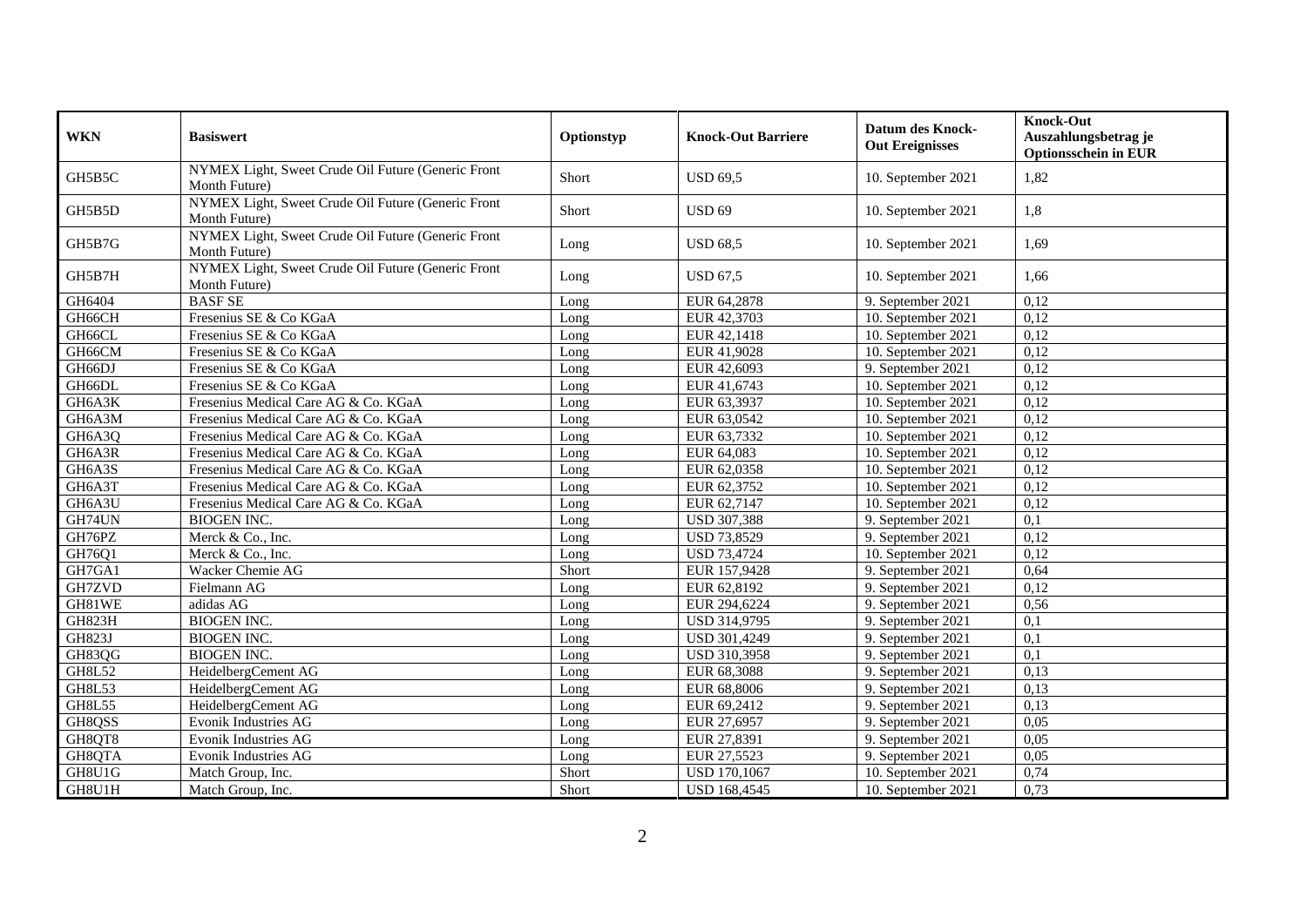| <b>WKN</b>    | <b>Basiswert</b>                                         | Optionstyp | <b>Knock-Out Barriere</b> | <b>Datum des Knock-</b><br><b>Out Ereignisses</b> | <b>Knock-Out</b><br>Auszahlungsbetrag je<br><b>Optionsschein in EUR</b> |
|---------------|----------------------------------------------------------|------------|---------------------------|---------------------------------------------------|-------------------------------------------------------------------------|
| GH8U2N        | Match Group, Inc.                                        | Short      | USD 167,6331              | 10. September 2021                                | 0,73                                                                    |
| GH8U2P        | Match Group, Inc.                                        | Short      | <b>USD 169,2664</b>       | 10. September 2021                                | 0,74                                                                    |
| GH8X5F        | <b>TUI AG</b>                                            | Long       | EUR 3,4292                | 9. September 2021                                 | 0,11                                                                    |
| GH8X6U        | <b>TUI AG</b>                                            | Long       | EUR 3,4815                | 9. September 2021                                 | 0,13                                                                    |
| <b>GH8X77</b> | <b>TUI AG</b>                                            | Long       | EUR 3,4605                | 9. September 2021                                 | 0,13                                                                    |
| GH9067        | <b>TUI AG</b>                                            | Long       | EUR 3,4072                | 10. September 2021                                | 0,13                                                                    |
| <b>GH957D</b> | Valeo SA                                                 | Long       | EUR 22,0401               | 9. September 2021                                 | 0,08                                                                    |
| GH99UT        | Daimler AG                                               | Long       | EUR 68,1908               | 9. September 2021                                 | 0,19                                                                    |
| GH99UV        | Daimler AG                                               | Long       | EUR 67,8188               | 9. September 2021                                 | 0,19                                                                    |
| GH99Z9        | DAX <sup>®</sup> (Performance Index)/X-DAX <sup>®</sup>  | Long       | EUR 15457,785             | 9. September 2021                                 | 1,46                                                                    |
| GH9A0H        | DAX <sup>®</sup> (Performance Index)                     | Long       | EUR 15457,785             | 9. September 2021                                 | 1,46                                                                    |
| GH9A5E        | The Boeing Company                                       | Long       | <b>USD 210,2471</b>       | 10. September 2021                                | 0,05                                                                    |
| GH9A8Z        | Daimler AG                                               | Long       | EUR 67,8188               | 9. September 2021                                 | 0,19                                                                    |
| GH9A9N        | Daimler AG                                               | Long       | EUR 68,1908               | 9. September 2021                                 | 0,19                                                                    |
| GH9CUM        | DAX <sup>®</sup> (Performance Index)                     | Long       | EUR 15475,652             | 9. September 2021                                 | 1,39                                                                    |
| GH9CUP        | DAX <sup>®</sup> (Performance Index)/X-DAX <sup>®</sup>  | Long       | EUR 15475,652             | 9. September 2021                                 | 1,46                                                                    |
| GH9CV6        | Dow Jones Industrial Average® Index                      | Long       | USD 34634,857             | 10. September 2021                                | 0,57                                                                    |
| GH9FBT        | MorphoSys AG                                             | Long       | EUR 43,2626               | 10. September 2021                                | 0,16                                                                    |
| GH9H90        | Continental AG                                           | Long       | EUR 106,6734              | 9. September 2021                                 | 0,3                                                                     |
| GH9H97        | Ørsted A/S                                               | Long       | DKK 926,9611              | 10. September 2021                                | 0,47                                                                    |
| GH9HAC        | Aurelius Equity Opportunities SE & KGaA                  | Long       | EUR 25,5007               | 9. September 2021                                 | 0,07                                                                    |
| GH9HC1        | Aurelius Equity Opportunities SE & KGaA                  | Long       | EUR 25,6773               | 9. September 2021                                 | 0,07                                                                    |
| GH9HE9        | Siemens Energy AG                                        | Long       | EUR 22,5366               | 10. September 2021                                | 0,09                                                                    |
| GH9K3E        | $\overline{\text{DAX}^{\otimes}}$ (Performance Index)    | Long       | EUR 15518,285             | 9. September 2021                                 | 0,98                                                                    |
| GH9K3F        | DAX <sup>®</sup> (Performance Index)                     | Long       | EUR 15502,476             | 9. September 2021                                 | 1,46                                                                    |
| GH9K3G        | DAX <sup>®</sup> (Performance Index)/ X-DAX <sup>®</sup> | Long       | EUR 15518,285             | 9. September 2021                                 | 1,46                                                                    |
| GH9K45        | DAX <sup>®</sup> (Performance Index)                     | Long       | EUR 15486,666             | 9. September 2021                                 | 1,29                                                                    |
| GH9K4C        | DAX <sup>®</sup> (Performance Index)/ X-DAX <sup>®</sup> | Long       | EUR 15502,476             | 9. September 2021                                 | 1,46                                                                    |
| GH9K59        | DAX <sup>®</sup> (Performance Index)/ X-DAX <sup>®</sup> | Long       | EUR 15486,666             | 9. September 2021                                 | 1,46                                                                    |
| GH9KGR        | Zalando SE                                               | Short      | EUR 98,7212               | 10. September 2021                                | 0,4                                                                     |
| GH9KH0        | Zalando SE                                               | Short      | EUR 98,2622               | 10. September 2021                                | 0,4                                                                     |
| GH9P1H        | <b>Intel Corporation</b>                                 | Short      | <b>USD 54,8627</b>        | 10. September 2021                                | 0,14                                                                    |
| GH9QSY        | Henkel AG & Co KGaA                                      | Long       | EUR 80,1162               | 9. September 2021                                 | 0,15                                                                    |
| GH9QY0        | DAX <sup>®</sup> (Performance Index)/X-DAX <sup>®</sup>  | Long       | EUR 15555,14              | 9. September 2021                                 | 1,47                                                                    |
| GH9QYF        | $DAX^{\circledast}$ (Performance Index)                  | Long       | EUR 15570,906             | 9. September 2021                                 | 0,46                                                                    |
| GH9QZD        | DAX <sup>®</sup> (Performance Index)/ X-DAX <sup>®</sup> | Long       | EUR 15570,906             | 9. September 2021                                 | 1,47                                                                    |
| GH9QZU        | DAX <sup>®</sup> (Performance Index)                     | Long       | EUR 15555,14              | 9. September 2021                                 | 1,47                                                                    |
| GH9T7F        | $DAX^{\circledast}$ (Performance Index)                  | Long       | EUR 15540,277             | 9. September 2021                                 | 0,77                                                                    |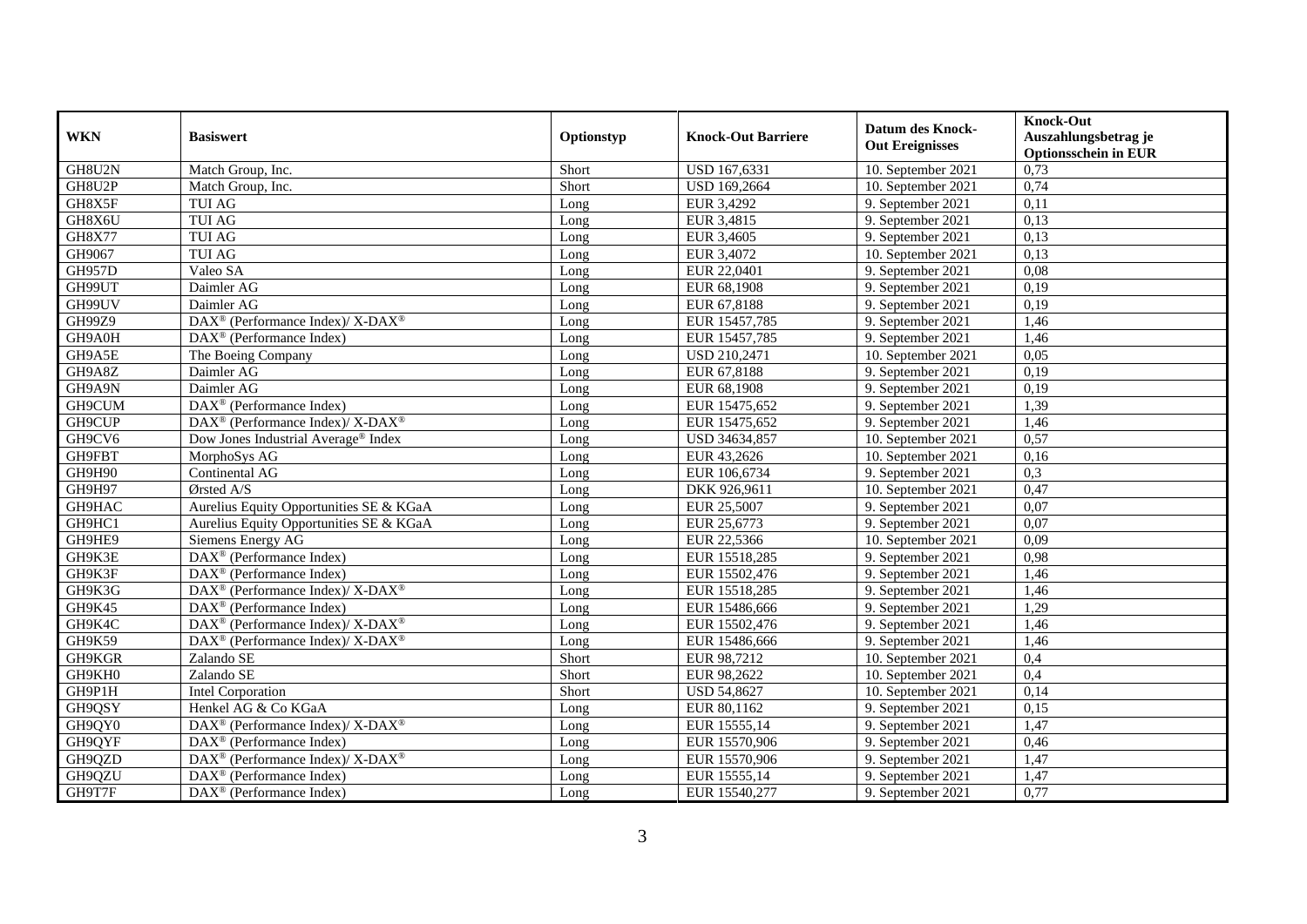| <b>WKN</b>    | <b>Basiswert</b>                                         | Optionstyp | <b>Knock-Out Barriere</b> | <b>Datum des Knock-</b><br><b>Out Ereignisses</b> | <b>Knock-Out</b><br>Auszahlungsbetrag je<br><b>Optionsschein in EUR</b> |
|---------------|----------------------------------------------------------|------------|---------------------------|---------------------------------------------------|-------------------------------------------------------------------------|
| GH9TCZ        | Signify N.V.                                             | Long       | EUR 45,1345               | 10. September 2021                                | 0,13                                                                    |
| <b>GH9THJ</b> | Take-Two Interactive Software, Inc.                      | Long       | <b>USD 153,5994</b>       | 10. September 2021                                | 0,49                                                                    |
| GH9THM        | Take-Two Interactive Software, Inc.                      | Long       | USD 156,1356              | 10. September 2021                                | 0,49                                                                    |
| GH9THQ        | Take-Two Interactive Software, Inc.                      | Long       | <b>USD 154,8727</b>       | 10. September 2021                                | 0,49                                                                    |
| <b>GH9U20</b> | <b>SAP SE</b>                                            | Long       | EUR 122,107               | 9. September 2021                                 | 0,23                                                                    |
| GH9VS1        | McDonald's Corporation                                   | Short      | USD 241,2456              | 9. September 2021                                 | 0,4                                                                     |
| GH9VUM        | McDonald's Corporation                                   | Short      | <b>USD 240,102</b>        | 9. September 2021                                 | 0,4                                                                     |
| GH9VUT        | $DAX^{\circledast}$ (Performance Index)                  | Long       | EUR 15466,426             | 9. September 2021                                 | 1,41                                                                    |
| GH9VVP        | DAX <sup>®</sup> (Performance Index)/ X-DAX <sup>®</sup> | Long       | EUR 15529,889             | 9. September 2021                                 | 1,46                                                                    |
| GH9VWY        | DAX <sup>®</sup> (Performance Index)/ X-DAX <sup>®</sup> | Long       | EUR 15545,795             | 9. September 2021                                 | 1,47                                                                    |
| GH9YVE        | Bayer AG                                                 | Long       | EUR 46,3685               | 9. September 2021                                 | 0,001                                                                   |
| GH9YVK        | <b>Bayer AG</b>                                          | Long       | EUR 46,1311               | 9. September 2021                                 | 0,02                                                                    |
| GH9YVL        | Bayer AG                                                 | Long       | EUR 45,6564               | 9. September 2021                                 | 0,13                                                                    |
| GH9YVN        | Bayer AG                                                 | Long       | EUR 44,934                | 9. September 2021                                 | 0,13                                                                    |
| GH9YVY        | Aurubis AG                                               | Long       | EUR 69,5888               | 9. September 2021                                 | 0,2                                                                     |
| GH9YWM        | Aurubis AG                                               | Long       | EUR 68,9903               | 9. September 2021                                 | 0,2                                                                     |
| GH9Z06        | ElringKlinger AG                                         | Long       | EUR 12,8839               | 9. September 2021                                 | 0,05                                                                    |
| GH9Z1T        | Schaeffler AG                                            | Long       | EUR 7,0304                | 9. September 2021                                 | 0,26                                                                    |
| GH9Z1W        | Schaeffler AG                                            | Long       | EUR 6,9887                | 9. September 2021                                 | 0,26                                                                    |
| GH9Z1Y        | Schaeffler AG                                            | Long       | EUR 7,0617                | 9. September 2021                                 | 0,27                                                                    |
| GH9ZMA        | <b>Allianz SE</b>                                        | Long       | EUR 192,6871              | 10. September 2021                                | 0,37                                                                    |
| GX01ZP        | Siemens Energy AG                                        | Long       | EUR 22,7802               | 9. September 2021                                 | 0,09                                                                    |
| <b>GX020V</b> | Siemens Energy AG                                        | Long       | EUR 22,6656               | 9. September 2021                                 | 0,09                                                                    |
| GX021C        | AtoS                                                     | Long       | EUR 41,3083               | 10. September 2021                                | 0,12                                                                    |
| <b>GX022L</b> | Allianz SE                                               | Long       | EUR 194,4904              | 9. September 2021                                 | 0,37                                                                    |
| <b>GX042K</b> | Banco Santander S.A.                                     | Long       | EUR 3,0247                | 9. September 2021                                 | 0,06                                                                    |
| GX057A        | Novo Nordisk A/S                                         | Long       | DKK 622,2123              | 10. September 2021                                | 1,58                                                                    |
| GX05NQ        | <b>COMPAGNIE DE SAINT GOBAIN SA</b>                      | Long       | EUR 59,9787               | 9. September 2021                                 | 0,23                                                                    |
| GX05RF        | <b>Starbucks Corporation</b>                             | Short      | <b>USD 119,5152</b>       | 9. September 2021                                 | 0,2                                                                     |
| GX05RK        | Starbucks Corporation                                    | Short      | <b>USD 120,6497</b>       | 10. September 2021                                | $\overline{0.2}$                                                        |
| GX05RL        | <b>Starbucks Corporation</b>                             | Short      | USD 118,9381              | 9. September 2021                                 | 0,2                                                                     |
| GX05RN        | <b>Starbucks Corporation</b>                             | Short      | <b>USD 120,0824</b>       | 10. September 2021                                | 0,2                                                                     |
| <b>GX05S8</b> | <b>Starbucks Corporation</b>                             | Short      | <b>USD 118,3709</b>       | 9. September 2021                                 | 0,2                                                                     |
| GX05TS        | Moderna Inc                                              | Short      | USD 463,8392              | 10. September 2021                                | 4,29                                                                    |
| GX05V1        | Moderna Inc                                              | Short      | USD 461,1224              | 10. September 2021                                | 4,27                                                                    |
| GX05VH        | EssilorLuxottica SA                                      | Short      | EUR 171,9049              | 10. September 2021                                | 0,33                                                                    |
| GX05YM        | Telefonica S.A.                                          | Long       | EUR 4,0973                | 10. September 2021                                | 0,08                                                                    |
| GX05YQ        | Telefonica S.A.                                          | Long       | EUR 4,1177                | 10. September 2021                                | 0,08                                                                    |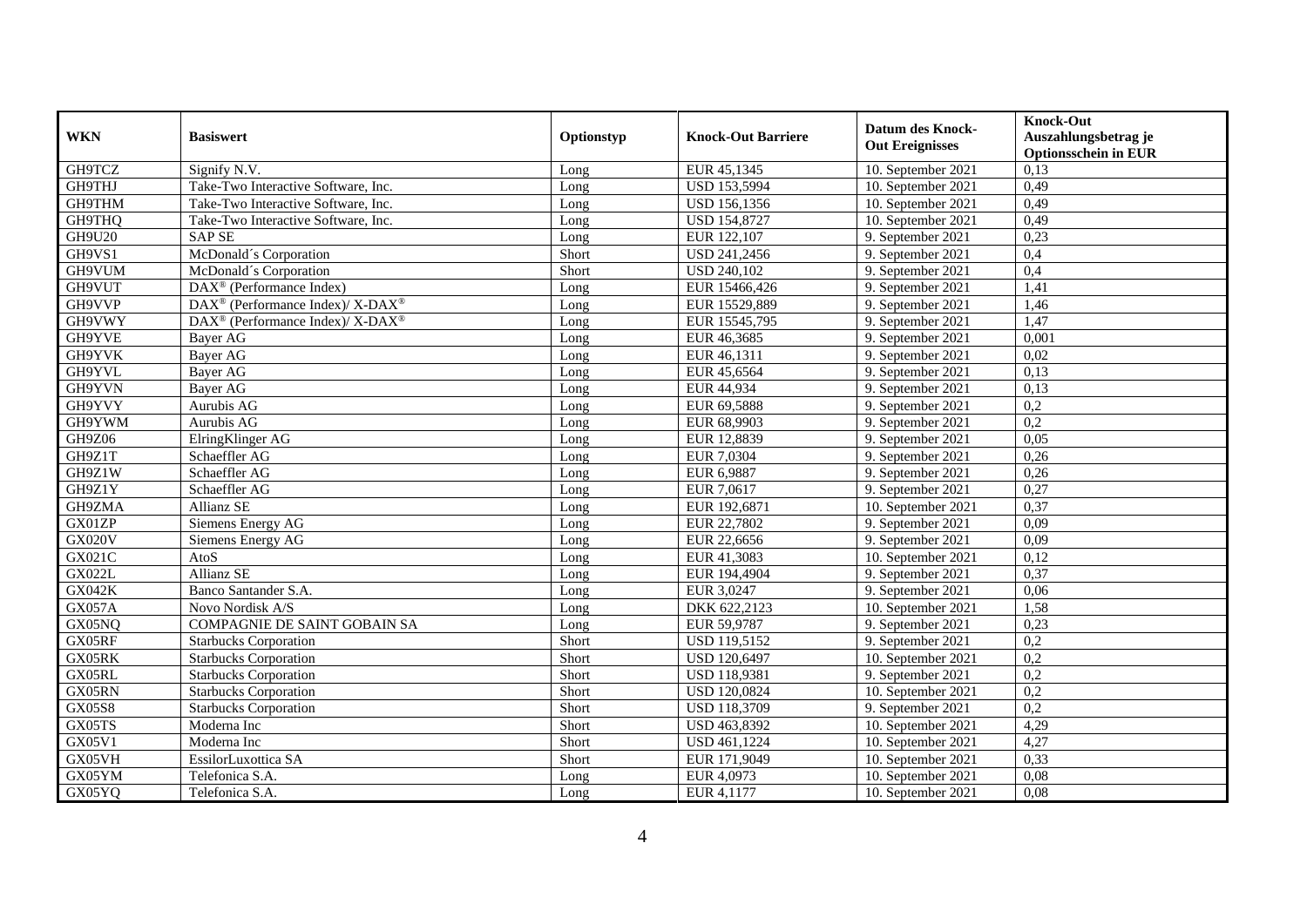| <b>WKN</b>    | <b>Basiswert</b>                                                         | Optionstyp | <b>Knock-Out Barriere</b> | <b>Datum des Knock-</b><br><b>Out Ereignisses</b> | <b>Knock-Out</b><br>Auszahlungsbetrag je<br><b>Optionsschein in EUR</b> |
|---------------|--------------------------------------------------------------------------|------------|---------------------------|---------------------------------------------------|-------------------------------------------------------------------------|
| GX0627        | Ørsted A/S                                                               | Long       | DKK 932,7813              | 10. September 2021                                | 0,47                                                                    |
| <b>GX079S</b> | Dow Jones Industrial Average® Index                                      | Long       | USD 34613,279             | 10. September 2021                                | 0,57                                                                    |
| GX07AP        | Dow Jones Industrial Average® Index                                      | Long       | USD 34685,482             | 10. September 2021                                | 0,57                                                                    |
| GX09JR        | Heineken N.V.                                                            | Long       | EUR 88,8221               | 10. September 2021                                | 0,17                                                                    |
| GX09KB        | Heineken N.V.                                                            | Long       | EUR 89,3226               | 10. September 2021                                | 0,17                                                                    |
| GX09LP        | Deutsche Telekom AG                                                      | Long       | EUR 17,5581               | 10. September 2021                                | 0,33                                                                    |
| GX09LU        | Texas Instruments Incorporated                                           | Short      | USD 192,8416              | 10. September 2021                                | 0,49                                                                    |
| GX09LV        | Deutsche Telekom AG                                                      | Long       | EUR 17,3743               | 10. September 2021                                | 0,33                                                                    |
| GX09NG        | Deutsche Telekom AG                                                      | Long       | EUR 17,4662               | 10. September 2021                                | 0,33                                                                    |
| GX09SH        | Deutsche Bank AG                                                         | Short      | EUR 11,0188               | 10. September 2021                                | 0,45                                                                    |
| GX09SN        | Deutsche Bank AG                                                         | Short      | EUR 10,9709               | 10. September 2021                                | 0,45                                                                    |
| GX09VV        | Johnson & Johnson                                                        | Long       | USD 169,0202              | 9. September 2021                                 | 0,27                                                                    |
| GX09VW        | Johnson & Johnson                                                        | Long       | USD 167,2322              | 10. September 2021                                | 0,27                                                                    |
| GX09VX        | Johnson & Johnson                                                        | Long       | USD 168,1211              | 9. September 2021                                 | 0,27                                                                    |
| GX09WE        | Johnson & Johnson                                                        | Long       | <b>USD 170,8082</b>       | 9. September 2021                                 | 0,27                                                                    |
| GX09WJ        | Johnson & Johnson                                                        | Long       | USD 169,9091              | 9. September 2021                                 | 0,27                                                                    |
| <b>GX0CWZ</b> | $\overline{\text{DAX}^{\otimes}}$ (Performance Index)/X-DAX <sup>®</sup> | Long       | EUR 15589,825             | 9. September 2021                                 | 1,47                                                                    |
| <b>GX0CXF</b> | $\text{DAX}^{\circledR}$ (Performance Index)                             | Long       | EUR 15493,515             | 9. September 2021                                 | 1,46                                                                    |
| <b>GX0CXQ</b> | $\text{DAX}^{\textcircled{p}}$ (Performance Index)                       | Long       | EUR 15589,825             | 9. September 2021                                 | 1,47                                                                    |
| GX0D07        | Engie                                                                    | Long       | EUR 11,775                | 10. September 2021                                | 0,22                                                                    |
| GX0D55        | Square Inc                                                               | Long       | <b>USD 248,2825</b>       | 10. September 2021                                | 0,98                                                                    |
| <b>GX0D93</b> | Henkel AG & Co KGaA                                                      | Long       | EUR 78,8403               | 9. September 2021                                 | 0,15                                                                    |
| <b>GX0EYE</b> | 1 Feinunze Palladium, Feinheit mind. 0,9995                              | Long       | <b>USD 2135,4</b>         | 10. September 2021                                | 0,85                                                                    |
| <b>GX0FJS</b> | Verizon Communications Inc.                                              | Long       | <b>USD 54,3084</b>        | 10. September 2021                                | 0,09                                                                    |
| <b>GX0FKX</b> | Koninklijke Vopak N.V.                                                   | Long       | EUR 35,4446               | 9. September 2021                                 | 0,07                                                                    |
| GX0FM6        | Varta AG                                                                 | Long       | EUR 128,9335              | 9. September 2021                                 | 0,61                                                                    |
| GX0FM9        | Koninklijke Vopak N.V.                                                   | Long       | EUR 34,9749               | 10. September 2021                                | 0,07                                                                    |
| <b>GX0FML</b> | MorphoSys AG                                                             | Long       | EUR 44,4257               | 9. September 2021                                 | 0,17                                                                    |
| <b>GX0FMQ</b> | MorphoSys AG                                                             | Long       | EUR 43,728                | 10. September 2021                                | 0,16                                                                    |
| <b>GX0FMX</b> | MorphoSys AG                                                             | Long       | EUR 44,6652               | 9. September 2021                                 | 0,17                                                                    |
| GX0FN1        | MorphoSys AG                                                             | Long       | EUR 44,1966               | 9. September 2021                                 | 0,17                                                                    |
| GX0FN3        | MorphoSys AG                                                             | Long       | EUR 43,4884               | 10. September 2021                                | 0,16                                                                    |
| GX0FN5        | MorphoSys AG                                                             | Long       | EUR 43,9675               | 10. September 2021                                | 0,17                                                                    |
| GX0FR8        | Vale S.A.                                                                | Long       | <b>USD 17,6747</b>        | 9. September 2021                                 | 0,7                                                                     |
| <b>GX0FUV</b> | Walmart Inc.                                                             | Long       | USD 146,1024              | 9. September 2021                                 | 0,23                                                                    |
| <b>GX0HES</b> | Intuitive Surgical, Inc.                                                 | Long       | USD 1029,6917             | 10. September 2021                                | 0,25                                                                    |
| <b>GX0HET</b> | Intuitive Surgical, Inc.                                                 | Long       | USD 1024,3082             | 10. September 2021                                | 0,25                                                                    |
| <b>GX0HEU</b> | Intuitive Surgical, Inc.                                                 | Long       | USD 1018,9144             | 10. September 2021                                | 0,24                                                                    |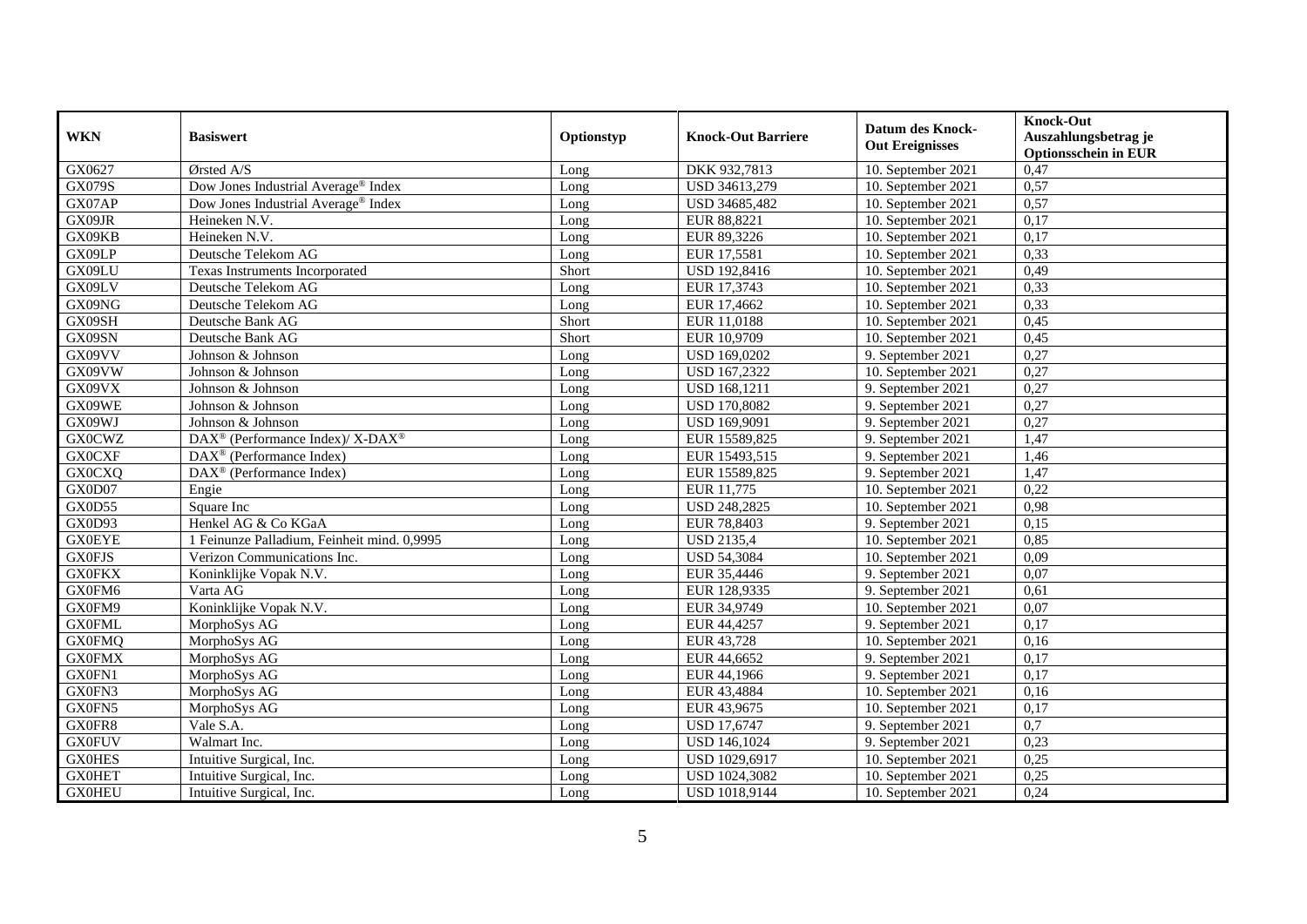| <b>WKN</b>    | <b>Basiswert</b>                                        | Optionstyp | <b>Knock-Out Barriere</b> | <b>Datum des Knock-</b><br><b>Out Ereignisses</b> | <b>Knock-Out</b><br>Auszahlungsbetrag je<br><b>Optionsschein in EUR</b> |
|---------------|---------------------------------------------------------|------------|---------------------------|---------------------------------------------------|-------------------------------------------------------------------------|
| <b>GX0HEW</b> | Intuitive Surgical, Inc.                                | Long       | USD 1035,0958             | 10. September 2021                                | 0,25                                                                    |
| <b>GX0HHT</b> | DAX <sup>®</sup> (Performance Index)/X-DAX <sup>®</sup> | Long       | EUR 15467,028             | 9. September 2021                                 | 1,46                                                                    |
| GX0HR0        | Nordex SE                                               | Long       | EUR 14,8681               | 9. September 2021                                 | $\overline{0,7}$                                                        |
| GX0HR3        | Nordex SE                                               | Long       | <b>EUR 15,11</b>          | 9. September 2021                                 | 0,71                                                                    |
| GX0HR4        | Nordex SE                                               | Long       | EUR 14,9523               | 9. September 2021                                 | 0,7                                                                     |
| <b>GX0HRY</b> | HelloFresh SE                                           | Long       | EUR 89,9922               | 9. September 2021                                 | 0,58                                                                    |
| <b>GX0HRZ</b> | Nordex SE                                               | Long       | EUR 15,0259               | 9. September 2021                                 | 0,7                                                                     |
| GX0HS4        | LVMH Moët Hennessy Louis Vuitton SE                     | Short      | EUR 663,2003              | 10. September 2021                                | 1,29                                                                    |
| GX0HS6        | LVMH Moët Hennessy Louis Vuitton SE                     | Short      | EUR 669,6392              | 10. September 2021                                | 1,3                                                                     |
| <b>GX0HSF</b> | LVMH Moët Hennessy Louis Vuitton SE                     | Short      | EUR 659,971               | 9. September 2021                                 | 1,29                                                                    |
| <b>GX0HSZ</b> | LVMH Moët Hennessy Louis Vuitton SE                     | Short      | EUR 672,8587              | 10. September 2021                                | 1,31                                                                    |
| <b>GX0HTL</b> | LVMH Moët Hennessy Louis Vuitton SE                     | Short      | EUR 666,4197              | 10. September 2021                                | 1,3                                                                     |
| <b>GX0HTU</b> | Hugo Boss AG                                            | Short      | EUR 51,3538               | 10. September 2021                                | 0,15                                                                    |
| <b>GX0HTW</b> | Hugo Boss AG                                            | Short      | EUR 52,0222               | 10. September 2021                                | 0,16                                                                    |
| <b>GX0HTX</b> | Hugo Boss AG                                            | Short      | EUR 51,6832               | 10. September 2021                                | 0,16                                                                    |
| <b>GX0HVP</b> | Aurubis AG                                              | Long       | EUR 68,3408               | 9. September 2021                                 | 0,2                                                                     |
| <b>GX0L28</b> | 1 Feinunze Palladium, Feinheit mind. 0,9995             | Long       | <b>USD 2154</b>           | 9. September 2021                                 | 0,86                                                                    |
| <b>GX0LQK</b> | Vale S.A.                                               | Long       | <b>USD 17.8961</b>        | 9. September 2021                                 | 0,71                                                                    |
| <b>GX0LQR</b> | Volkswagen AG                                           | Long       | EUR 192,4573              | 9. September 2021                                 | 0,37                                                                    |
| GX0LS7        | Vale S.A.                                               | Long       | <b>USD 17,8015</b>        | 9. September 2021                                 | $\overline{0,7}$                                                        |
| <b>GX0LSE</b> | Deutsche Lufthansa AG                                   | Long       | EUR 8,0612                | 9. September 2021                                 | 0,02                                                                    |
| <b>GX0LUV</b> | Ørsted A/S                                              | Long       | DKK 940,3811              | 9. September 2021                                 | 0,48                                                                    |
| GX0NW2        | 1 Feinunze Platin, Feinheit mind. 0,9995                | Long       | <b>USD 976,9</b>          | 9. September 2021                                 | 0,39                                                                    |
| GX0P62        | Dow Jones Industrial Average® Index                     | Long       | USD 34751,95              | $10.$ September 2021                              | 0,58                                                                    |
| GX0P68        | Dow Jones Industrial Average® Index                     | Long       | USD 34841,757             | 10. September 2021                                | 0,58                                                                    |
| GX0P69        | Dow Jones Industrial Average® Index                     | Long       | USD 34865,293             | 9. September 2021                                 | 0,58                                                                    |
| GX0P6U        | Dow Jones Industrial Average® Index                     | Long       | USD 34787,997             | 10. September 2021                                | 0,58                                                                    |
| GX0P78        | Dow Jones Industrial Average <sup>®</sup> Index         | Long       | USD 34805,904             | 10. September 2021                                | 0.58                                                                    |
| GX0P7Q        | Dow Jones Industrial Average <sup>®</sup> Index         | Long       | USD 34919,028             | 9. September 2021                                 | 0,58                                                                    |
| GX0P7U        | Dow Jones Industrial Average <sup>®</sup> Index         | Long       | USD 34901,123             | 9. September 2021                                 | 0,58                                                                    |
| GX0P7W        | Dow Jones Industrial Average® Index                     | Long       | USD 34937,158             | 9. September 2021                                 | 0,58                                                                    |
| GX0P80        | Dow Jones Industrial Average® Index                     | Long       | USD 34883,198             | 9. September 2021                                 | 0,58                                                                    |
| GX0P87        | Dow Jones Industrial Average® Index                     | Long       | USD 34769,876             | 10. September 2021                                | 0,58                                                                    |
| GX0P8B        | Dow Jones Industrial Average® Index                     | Long       | USD 34716,035             | 10. September 2021                                | 0,58                                                                    |
| GX0PA8        | Anheuser-Busch InBev SA/NV                              | Long       | EUR 48,6081               | 9. September 2021                                 | 0,09                                                                    |
| <b>GX0PAE</b> | Anheuser-Busch InBev SA/NV                              | Long       | EUR 48,8837               | 9. September 2021                                 | 0,09                                                                    |
| GX0PC6        | LINDE PLC                                               | Long       | EUR 261,2486              | 9. September 2021                                 | 0,5                                                                     |
| <b>GX0PCJ</b> | SolarEdge Technologies, Inc.                            | Long       | USD 270,0123              | 10. September 2021                                | 0,75                                                                    |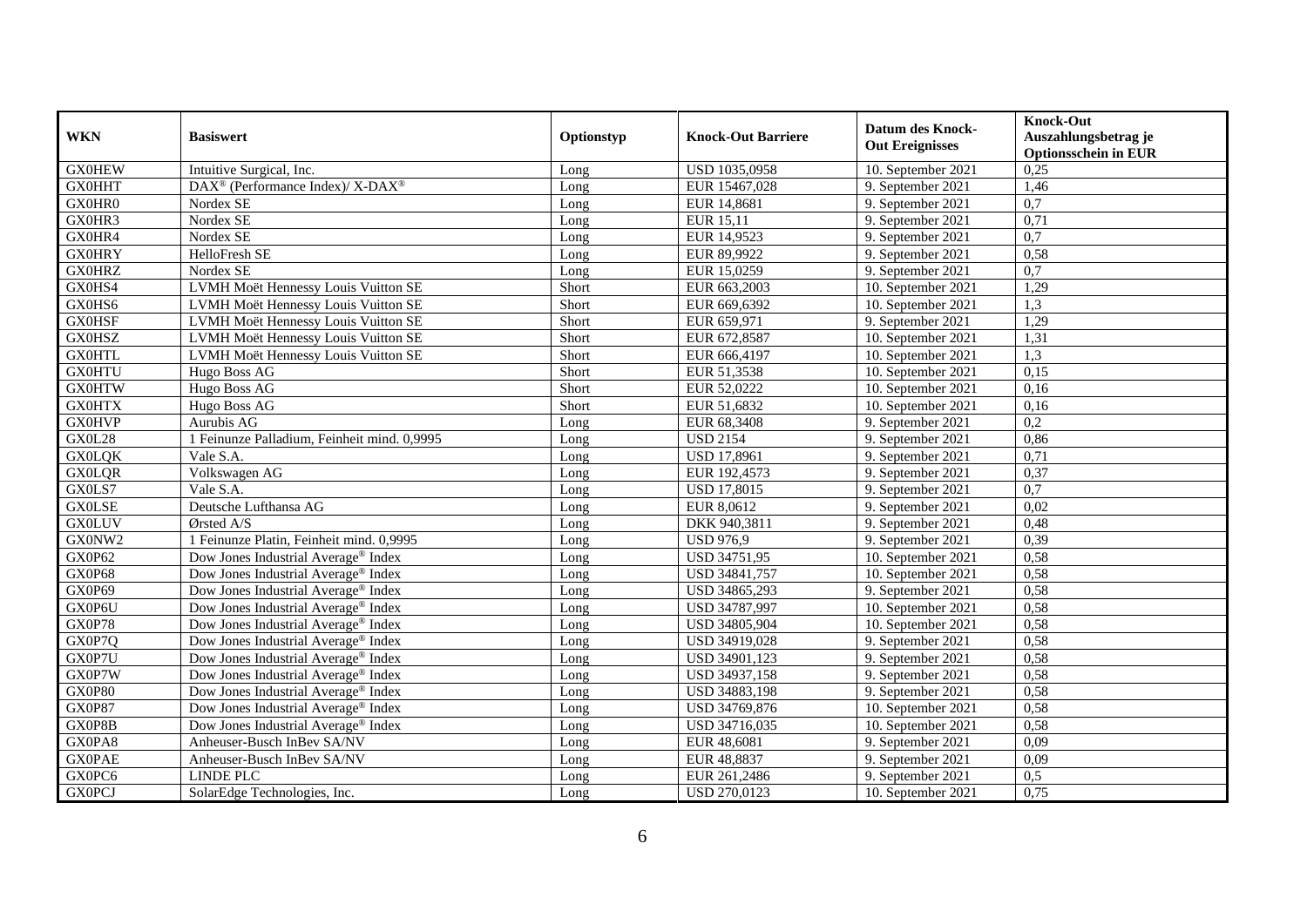| <b>WKN</b>    | <b>Basiswert</b>                               | Optionstyp | <b>Knock-Out Barriere</b> | <b>Datum des Knock-</b><br><b>Out Ereignisses</b> | <b>Knock-Out</b><br>Auszahlungsbetrag je<br><b>Optionsschein in EUR</b> |
|---------------|------------------------------------------------|------------|---------------------------|---------------------------------------------------|-------------------------------------------------------------------------|
| <b>GX0PCQ</b> | Anheuser-Busch InBev SA/NV                     | Long       | EUR 49,1695               | 9. September 2021                                 | 0,09                                                                    |
| <b>GX0PJW</b> | Costco Wholesale Corporation                   | Short      | <b>USD 466,5771</b>       | 9. September 2021                                 | 0,78                                                                    |
| GX0PK6        | <b>Costco Wholesale Corporation</b>            | Short      | <b>USD 468,839</b>        | 9. September 2021                                 | 0,78                                                                    |
| <b>GX0PKB</b> | Microsoft Corporation                          | Long       | USD 295,6543              | 10. September 2021                                | 0,47                                                                    |
| <b>GX0PTG</b> | United Internet AG                             | Long       | EUR 36,1339               | 10. September 2021                                | 0,14                                                                    |
| <b>GX0PTQ</b> | Applied Materials, Inc.                        | Short      | <b>USD 138,2838</b>       | 10. September 2021                                | 0,48                                                                    |
| <b>GX0SFV</b> | MDAX <sup>®</sup> (Performance Index)          | Long       | EUR 35771,5               | 9. September 2021                                 | 0,69                                                                    |
| <b>GX0SHG</b> | CBOT Wheat Future (Generic Front Month Future) | Long       | <b>USD 7,00545</b>        | 9. September 2021                                 | 0,28                                                                    |
| <b>GX0SHU</b> | MorphoSys AG                                   | Long       | EUR 45,2121               | 9. September 2021                                 | 0,17                                                                    |
| <b>GX0SJW</b> | MorphoSys AG                                   | Long       | EUR 44,9727               | 9. September 2021                                 | 0,17                                                                    |
| GX0SM7        | Sixt SE                                        | Long       | EUR 111,057               | 9. September 2021                                 | 0,32                                                                    |
| GX0SM9        | Sixt SE                                        | Long       | EUR 112,243               | 9. September 2021                                 | 0,32                                                                    |
| <b>GX0SME</b> | Twilio Inc.                                    | Long       | USD 342,7932              | 10. September 2021                                | 0,96                                                                    |
| <b>GX0SNN</b> | Sixt SE                                        | Long       | EUR 111,645               | 9. September 2021                                 | 0,32                                                                    |
| <b>GX0SNT</b> | Plug Power Inc                                 | Long       | <b>USD 24,2713</b>        | 10. September 2021                                | 1,84                                                                    |
| GX0SR0        | PowerCell Sweden AB                            | Long       | SEK 180,3987              | 9. September 2021                                 | 0,07                                                                    |
| GX0SR1        | PowerCell Sweden AB                            | Long       | SEK 182,3233              | 9. September 2021                                 | 0,08                                                                    |
| GX0SR3        | PowerCell Sweden AB                            | Long       | SEK 178,474               | 9. September 2021                                 | 0,07                                                                    |
| GX0SR5        | PowerCell Sweden AB                            | Long       | SEK 176,5388              | 10. September 2021                                | 0,07                                                                    |
| <b>GX0SRB</b> | PowerCell Sweden AB                            | Long       | SEK 179,4363              | 9. September 2021                                 | 0,07                                                                    |
| <b>GX0SRC</b> | PowerCell Sweden AB                            | Long       | SEK 175,5764              | 10. September 2021                                | 0,07                                                                    |
| <b>GX0SRP</b> | PowerCell Sweden AB                            | Long       | SEK 181,361               | 9. September 2021                                 | 0,08                                                                    |
| GX0SS7        | PowerCell Sweden AB                            | Long       | SEK 177,5011              | 9. September 2021                                 | 0,07                                                                    |
| <b>GX0UEE</b> | 1 Feinunze Palladium, Feinheit mind. 0,9995    | Long       | <b>USD 2165,8</b>         | 9. September 2021                                 | 0,86                                                                    |
| GX0UR4        | Pinterest, Inc.                                | Long       | <b>USD 54,3647</b>        | 9. September 2021                                 | 0,15                                                                    |
| <b>GX0USN</b> | Pinterest, Inc.                                | Long       | <b>USD 53,909</b>         | 9. September 2021                                 | 0,15                                                                    |
| <b>GX0UYS</b> | Porsche Automobil Holding SE                   | Long       | EUR 84,3389               | 9. September 2021                                 | 0,16                                                                    |
| GX0UZ4        | Porsche Automobil Holding SE                   | Long       | <b>EUR 83,9</b>           | 9. September 2021                                 | 0,16                                                                    |
| <b>GX0UZH</b> | Porsche Automobil Holding SE                   | Long       | EUR 83,4611               | 9. September 2021                                 | 0,16                                                                    |
| <b>GX0VBR</b> | Applied Materials, Inc.                        | Short      | USD 140,1043              | 10. September 2021                                | 0,48                                                                    |
| <b>GX0VBS</b> | Applied Materials, Inc.                        | Short      | USD 139,3368              | 10. September 2021                                | 0,48                                                                    |
| <b>GX0VBY</b> | Wacker Chemie AG                               | Short      | EUR 156,4409              | 9. September 2021                                 | 0,64                                                                    |
| GX0VC2        | <b>BP</b> Plc                                  | Long       | GBP 2,9193                | 9. September 2021                                 | 0,06                                                                    |
| GX0VD6        | Ford Motor Company                             | Long       | <b>USD 12,7318</b>        | 9. September 2021                                 | 0,3                                                                     |
| <b>GX0VEC</b> | Evotec AG                                      | Short      | EUR 43,6442               | 10. September 2021                                | 0,22                                                                    |
| <b>GX0VFM</b> | Vestas Wind System A/S                         | Long       | DKK 248,0149              | 9. September 2021                                 | 0,11                                                                    |
| <b>GX0VFV</b> | Vestas Wind System A/S                         | Long       | DKK 250,0033              | 9. September 2021                                 | 0,11                                                                    |
| <b>GX0WGX</b> | Bristol-Myers Squibb Company                   | Long       | USD 63,6245               | 9. September 2021                                 | 0,1                                                                     |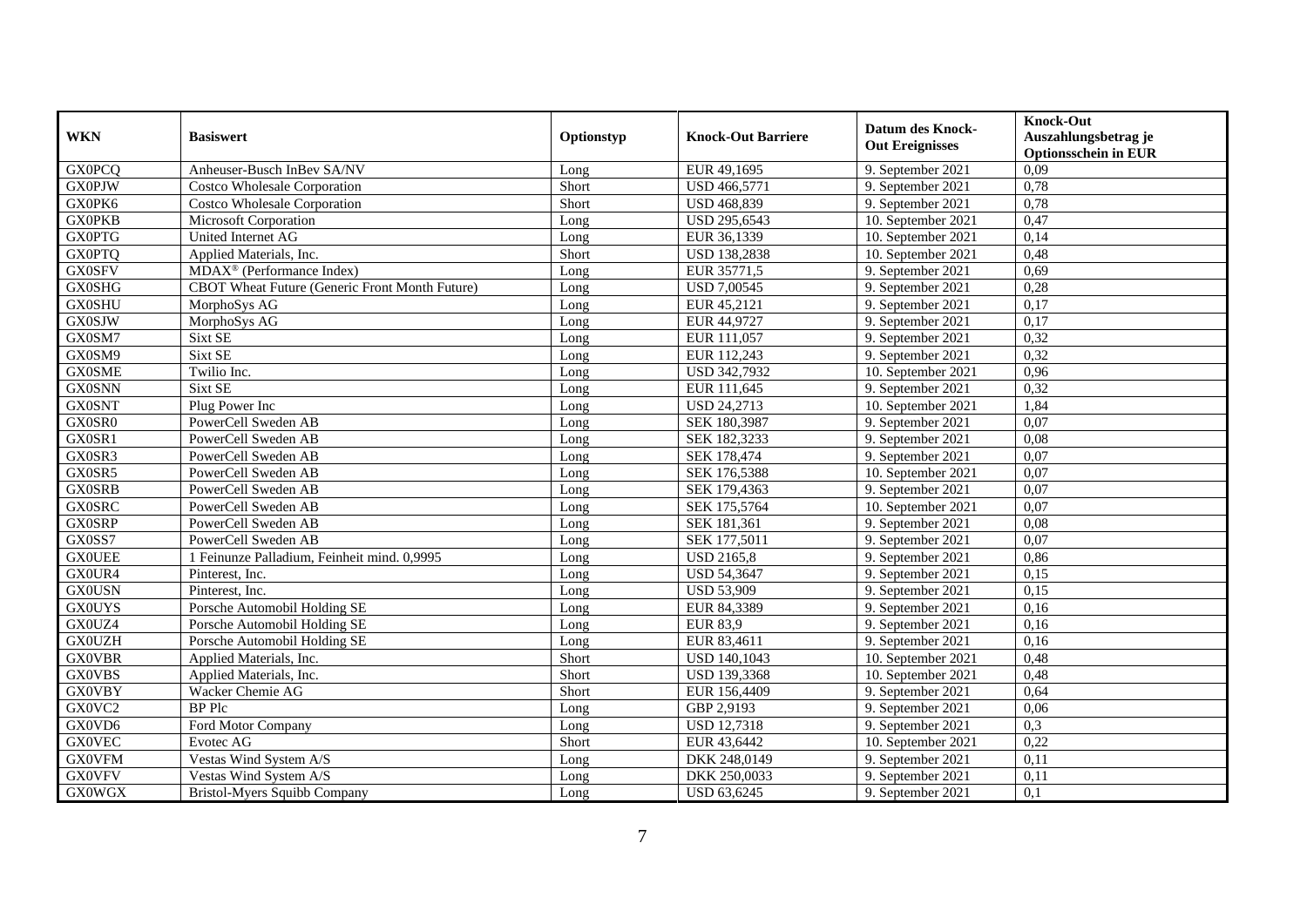| <b>WKN</b>    | <b>Basiswert</b>                                 | Optionstyp | <b>Knock-Out Barriere</b> | <b>Datum des Knock-</b><br><b>Out Ereignisses</b> | <b>Knock-Out</b><br>Auszahlungsbetrag je<br><b>Optionsschein in EUR</b> |
|---------------|--------------------------------------------------|------------|---------------------------|---------------------------------------------------|-------------------------------------------------------------------------|
| <b>GX0WUR</b> | 1 Feinunze Palladium, Feinheit mind. 0,9995      | Long       | <b>USD 2192,2</b>         | 9. September 2021                                 | 0,87                                                                    |
| <b>GX0XGK</b> | Sanofi S.A.                                      | Long       | EUR 83,834                | 9. September 2021                                 | 0,16                                                                    |
| <b>GX0XGN</b> | Eckert & Ziegler Strahlen- und Medizintechnik AG | Short      | EUR 130,5769              | 9. September 2021                                 | 0,53                                                                    |
| <b>GX0XGV</b> | Eckert & Ziegler Strahlen- und Medizintechnik AG | Short      | EUR 135,0283              | 10. September 2021                                | 0,55                                                                    |
| GX0XH6        | Moderna Inc                                      | Short      | USD 448,4285              | 9. September 2021                                 | 4,16                                                                    |
| <b>GX0XHA</b> | Eckert & Ziegler Strahlen- und Medizintechnik AG | Short      | EUR 141,36                | 10. September 2021                                | 0,58                                                                    |
| GX0XJ1        | Sanofi S.A.                                      | Long       | EUR 82,9359               | 9. September 2021                                 | 0,16                                                                    |
| GX0XJ2        | Sanofi S.A.                                      | Long       | EUR 82,0277               | 10. September 2021                                | 0,16                                                                    |
| GX0XJ8        | Sanofi S.A.                                      | Long       | EUR 83,385                | 9. September 2021                                 | 0,16                                                                    |
| <b>GX0XJE</b> | Eckert & Ziegler Strahlen- und Medizintechnik AG | Short      | EUR 131,1813              | 9. September 2021                                 | 0,54                                                                    |
| <b>GX0XJP</b> | Sanofi S.A.                                      | Long       | EUR 84,283                | 9. September 2021                                 | 0,16                                                                    |
| <b>GX0XJW</b> | Shop Apotheke Europe NV                          | Long       | EUR 144,5112              | 9. September 2021                                 | 0,94                                                                    |
| GX0XK3        | Shop Apotheke Europe NV                          | Long       | EUR 145,3356              | 9. September 2021                                 | 0,94                                                                    |
| GX0XK7        | Shop Apotheke Europe NV                          | Long       | EUR 143,6012              | 9. September 2021                                 | 0,93                                                                    |
| <b>GX0XKD</b> | Eckert & Ziegler Strahlen- und Medizintechnik AG | Short      | EUR 132,9945              | 9. September 2021                                 | 0,54                                                                    |
| <b>GX0XKY</b> | Micron Technology, Inc.                          | Short      | <b>USD 74,8549</b>        | 10. September 2021                                | 0,33                                                                    |
| GX0XL0        | Micron Technology, Inc.                          | Short      | <b>USD 75,1967</b>        | 10. September 2021                                | 0,33                                                                    |
| GX0XL8        | Micron Technology, Inc.                          | Short      | <b>USD 75,5385</b>        | 10. September 2021                                | 0,33                                                                    |
| <b>GX0XMC</b> | JPMorgan Chase & Co.                             | Long       | <b>USD 157,2751</b>       | 10. September 2021                                | 0,25                                                                    |
| <b>GX0XNG</b> | Evotec AG                                        | Short      | EUR 42,9973               | 9. September 2021                                 | 0,22                                                                    |
| <b>GX0XNH</b> | Evotec AG                                        | Short      | EUR 43,2061               | 9. September 2021                                 | 0,22                                                                    |
| <b>GX0XNP</b> | Evotec AG                                        | Short      | EUR 43,4054               | 10. September 2021                                | 0,22                                                                    |
| <b>GX0XPD</b> | Citigroup Inc.                                   | Long       | <b>USD 69,6052</b>        | 10. September 2021                                | 0,11                                                                    |
| <b>GX0XQX</b> | Cisco Systems, Inc.                              | Long       | <b>USD 57,9512</b>        | 10. September 2021                                | 0,14                                                                    |
| GX0XQZ        | Cisco Systems, Inc.                              | Long       | <b>USD 58,2604</b>        | 9. September 2021                                 | 0,14                                                                    |
| GX0XR3        | $K+SAG$                                          | Long       | EUR 11,686                | 9. September 2021                                 | 0,33                                                                    |
| GX0XR5        | $K+SAG$                                          | Long       | EUR 11,5623               | 9. September 2021                                 | 0,33                                                                    |
| GX0XR6        | $K+SAG$                                          | Long       | EUR 11,8714               | 9. September 2021                                 | 0,34                                                                    |
| GX0XR7        | $K+SAG$                                          | Long       | EUR 11,6241               | 9. September 2021                                 | 0,33                                                                    |
| <b>GX0XRT</b> | $K+SAG$                                          | Long       | EUR 11,8096               | 9. September 2021                                 | 0,34                                                                    |
| GX0XS1        | $K+SAG$                                          | Long       | EUR 11,7478               | 9. September 2021                                 | 0,34                                                                    |
| GX1062        | Bayerische Motoren Werke AG (BMW)                | Long       | <b>EUR 77,98</b>          | 9. September 2021                                 | 0,15                                                                    |
| <b>GX106P</b> | Coinbase Global Inc                              | Long       | <b>USD 250,89</b>         | 10. September 2021                                | 0,12                                                                    |
| <b>GX106T</b> | Coinbase Global Inc                              | Long       | <b>USD 249,51</b>         | 10. September 2021                                | 0,13                                                                    |
| GX107Q        | Coinbase Global Inc                              | Long       | <b>USD 252,28</b>         | 10. September 2021                                | 0,14                                                                    |
| <b>GX107R</b> | Coinbase Global Inc                              | Long       | <b>USD 253,66</b>         | 10. September 2021                                | 0,14                                                                    |
| <b>GX107Y</b> | Coinbase Global Inc                              | Long       | <b>USD 248,11</b>         | 10. September 2021                                | 0,13                                                                    |
| GX108Q        | MasterCard Incorporated                          | Short      | <b>USD 353,23</b>         | 9. September 2021                                 | 0,9                                                                     |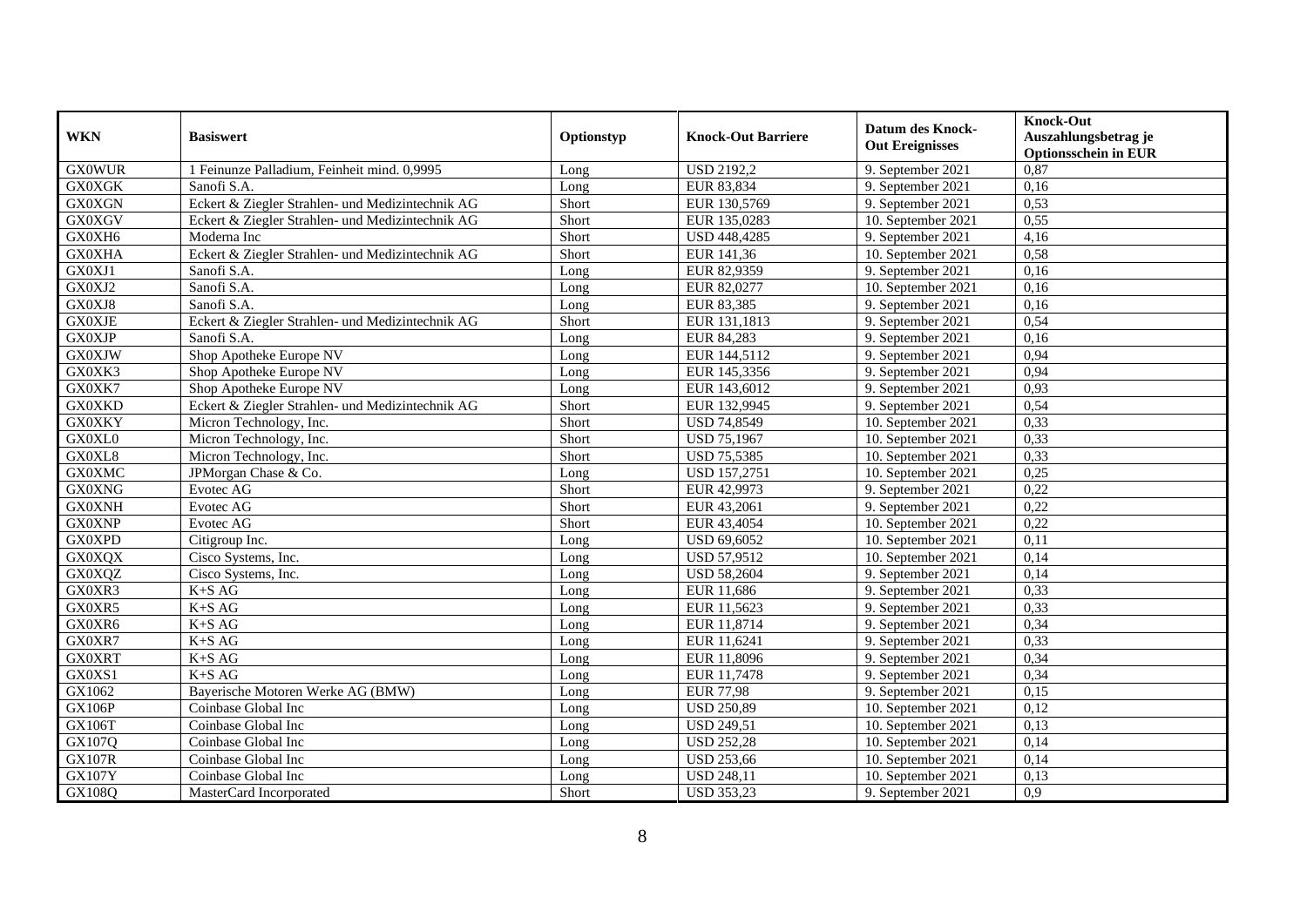| <b>WKN</b>    | <b>Basiswert</b>                            | Optionstyp | <b>Knock-Out Barriere</b> | <b>Datum des Knock-</b><br><b>Out Ereignisses</b> | <b>Knock-Out</b><br>Auszahlungsbetrag je<br><b>Optionsschein in EUR</b> |
|---------------|---------------------------------------------|------------|---------------------------|---------------------------------------------------|-------------------------------------------------------------------------|
| <b>GX108W</b> | MasterCard Incorporated                     | Short      | <b>USD 354,92</b>         | 10. September 2021                                | $\overline{0,9}$                                                        |
| GX10AW        | NASDAQ-100 Index®                           | Long       | USD 15494,616             | 10. September 2021                                | 2,56                                                                    |
| GX10AY        | NASDAQ-100 Index®                           | Long       | USD 15446,995             | 10. September 2021                                | 2,55                                                                    |
| GX10B5        | NASDAQ-100 Index®                           | Long       | USD 15462,916             | 10. September 2021                                | 2,55                                                                    |
| GX10B7        | NASDAQ-100 Index®                           | Long       | USD 15478,766             | 10. September 2021                                | 2,55                                                                    |
| <b>GX10C8</b> | BioNTech SE - ADR                           | Short      | <b>USD 354,63</b>         | 10. September 2021                                | 1,38                                                                    |
| GX10CP        | BioNTech SE - ADR                           | Short      | <b>USD 356,42</b>         | 10. September 2021                                | 1,39                                                                    |
| GX10D4        | BioNTech SE - ADR                           | Short      | <b>USD 360,64</b>         | 10. September 2021                                | 1,4                                                                     |
| GX10D7        | Texas Instruments Incorporated              | Short      | <b>USD 191,83</b>         | 10. September 2021                                | 0,49                                                                    |
| GX10DB        | BioNTech SE - ADR                           | Short      | <b>USD 353,02</b>         | 9. September 2021                                 | 1,38                                                                    |
| GX10DF        | Roblox Corporation - Class A                | Short      | <b>USD 87,04</b>          | 9. September 2021                                 | 0,55                                                                    |
| GX10DH        | BioNTech SE - ADR                           | Short      | <b>USD 358,41</b>         | 10. September 2021                                | 1,4                                                                     |
| GX10DZ        | Roblox Corporation - Class A                | Short      | <b>USD 89,75</b>          | 10. September 2021                                | 0,56                                                                    |
| <b>GX10E2</b> | Alibaba Group Holding Limited               | Long       | <b>USD 166,23</b>         | 9. September 2021                                 | 0,4                                                                     |
| GX10J2        | Peloton Interactive Inc.                    | Short      | <b>USD 104,93</b>         | 9. September 2021                                 | 0,98                                                                    |
| <b>GX10J5</b> | Peloton Interactive Inc.                    | Short      | <b>USD 103,46</b>         | 9. September 2021                                 | 0,96                                                                    |
| GX10JB        | Peloton Interactive Inc.                    | Short      | <b>USD 107,12</b>         | 9. September 2021                                 |                                                                         |
| GX10JF        | Peloton Interactive Inc.                    | Short      | <b>USD 114,77</b>         | 10. September 2021                                | 1,07                                                                    |
| GX10JN        | Peloton Interactive Inc.                    | Short      | <b>USD 110,18</b>         | 10. September 2021                                | 1,03                                                                    |
| GX10JQ        | Puma SE                                     | Short      | EUR 106,67                | 10. September 2021                                | 0,21                                                                    |
| GX10JY        | Puma SE                                     | Short      | EUR 107,68                | 10. September 2021                                | 0,21                                                                    |
| GX10K4        | Puma SE                                     | Short      | EUR 106,17                | 10. September 2021                                | 0,21                                                                    |
| GX10KD        | NetEase Inc ADR                             | Long       | <b>USD 88,34</b>          | 9. September 2021                                 | 0,28                                                                    |
| GX10KF        | NetEase Inc ADR                             | Long       | <b>USD 89,66</b>          | 9. September 2021                                 | 0,29                                                                    |
| GX10KH        | NetEase Inc ADR                             | Long       | <b>USD 87,68</b>          | 9. September 2021                                 | 0,28                                                                    |
| GX10KN        | Puma SE                                     | Short      | EUR 107,17                | 10. September 2021                                | 0,21                                                                    |
| GX10KP        | NetEase Inc ADR                             | Long       | <b>USD 86,33</b>          | 9. September 2021                                 | 0,28                                                                    |
| GX10KS        | NetEase Inc ADR                             | Long       | <b>USD 85,56</b>          | 9. September 2021                                 | 0,27                                                                    |
| GX10KT        | NetEase Inc ADR                             | Long       | <b>USD 87,02</b>          | 9. September 2021                                 | 0,28                                                                    |
| GX10L7        | Peloton Interactive Inc.                    | Short      | <b>USD 102,74</b>         | 9. September 2021                                 | 0,96                                                                    |
| GX10LF        | NetEase Inc ADR                             | Long       | <b>USD 89</b>             | 9. September 2021                                 | 0,29                                                                    |
| GX10LG        | Zoom Video Communications, Inc.             | Short      | <b>USD 302,27</b>         | 10. September 2021                                | $\overline{1,9}$                                                        |
| GX10LP        | Prosus NV                                   | Long       | <b>EUR 73,5</b>           | 9. September 2021                                 | 0,28                                                                    |
| GX12CS        | 1 Feinunze Palladium, Feinheit mind. 0,9995 | Long       | <b>USD 2202,8</b>         | 9. September 2021                                 | 0,88                                                                    |
| <b>GX12D0</b> | 1 Feinunze Palladium, Feinheit mind. 0,9995 | Long       | <b>USD 2213</b>           | 9. September 2021                                 | 0,88                                                                    |
| GX12F0        | <b>Union Pacific Corporation</b>            | Long       | <b>USD 209,22</b>         | 9. September 2021                                 | 0,34                                                                    |
| GX12F9        | <b>SAP SE</b>                               | Long       | EUR 122,95                | 9. September 2021                                 | 0,24                                                                    |
| GX12FB        | Prosus NV                                   | Long       | <b>EUR 75,44</b>          | 9. September 2021                                 | 0,29                                                                    |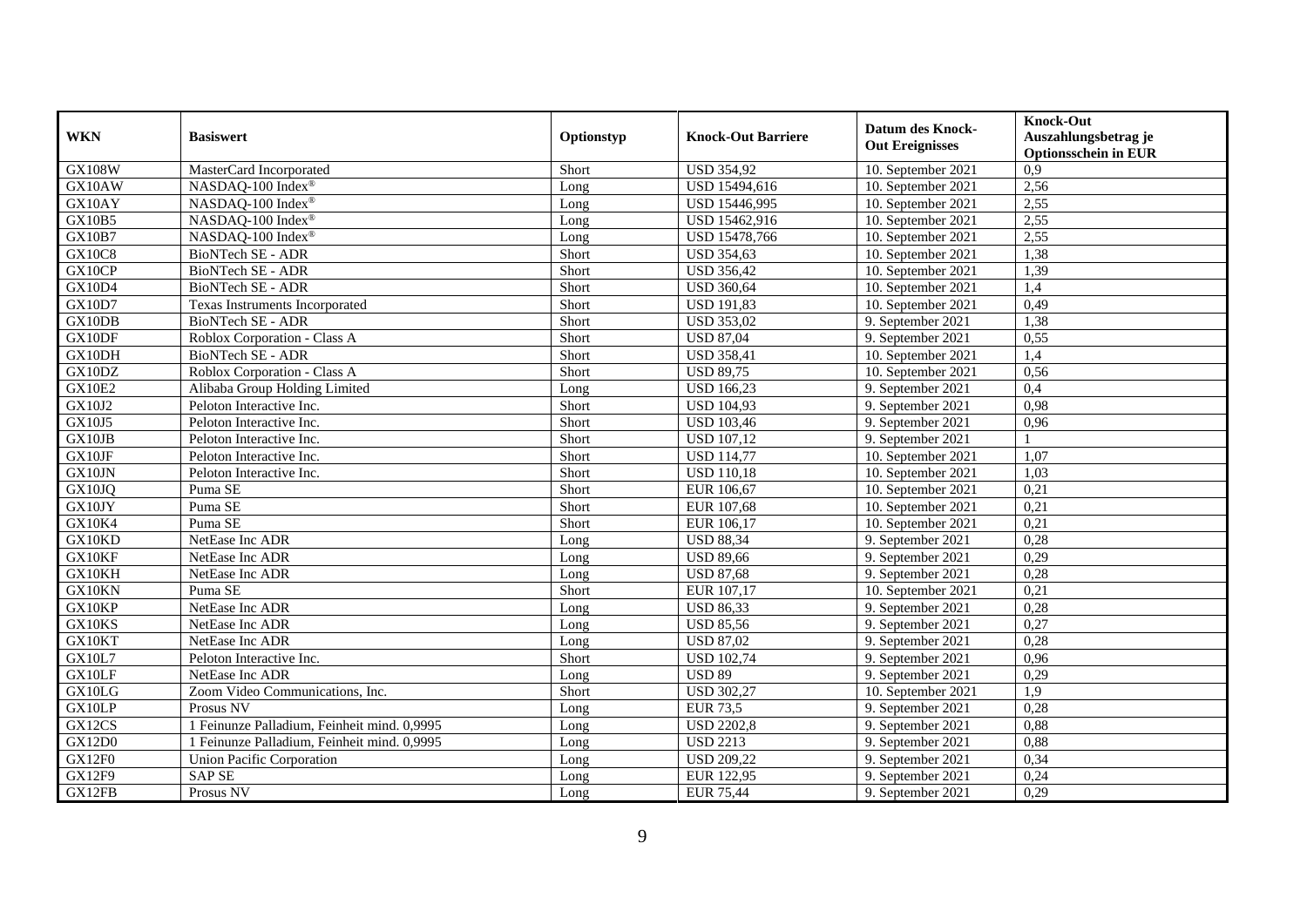|               |                                                            |            |                           |                         | <b>Knock-Out</b>            |
|---------------|------------------------------------------------------------|------------|---------------------------|-------------------------|-----------------------------|
| <b>WKN</b>    | <b>Basiswert</b>                                           | Optionstyp | <b>Knock-Out Barriere</b> | <b>Datum des Knock-</b> | Auszahlungsbetrag je        |
|               |                                                            |            |                           | <b>Out Ereignisses</b>  | <b>Optionsschein in EUR</b> |
| GX12FN        | Prosus NV                                                  | Long       | <b>EUR 75,85</b>          | 9. September 2021       | 0,29                        |
| GX12FX        | Prosus NV                                                  | Long       | <b>EUR 76,25</b>          | 9. September 2021       | 0,29                        |
| GX12G6        | Prosus NV                                                  | Long       | <b>EUR 75,04</b>          | 9. September 2021       | 0,29                        |
| GX12G7        | <b>Barrick Gold Corporation</b>                            | Long       | <b>USD 19,56</b>          | 10. September 2021      | 0,47                        |
| GX12GC        | <b>Union Pacific Corporation</b>                           | Long       | <b>USD 210,33</b>         | 9. September 2021       | 0,34                        |
| GX12GD        | Prosus NV                                                  | Long       | <b>EUR 74,63</b>          | 9. September 2021       | 0,28                        |
| GX12GF        | Prosus NV                                                  | Long       | <b>EUR 74,23</b>          | 9. September 2021       | 0,28                        |
| GX12GJ        | <b>Barrick Gold Corporation</b>                            | Long       | <b>USD 19,46</b>          | 10. September 2021      | 0,47                        |
| GX12GQ        | <b>Union Pacific Corporation</b>                           | Long       | <b>USD 211,44</b>         | 9. September 2021       | 0,34                        |
| GX12GT        | <b>Union Pacific Corporation</b>                           | Long       | <b>USD 208,12</b>         | 10. September 2021      | 0,33                        |
| GX12HS        | Apple Inc.                                                 | Long       | <b>USD 152,98</b>         | 10. September 2021      | 0,37                        |
| GX12HT        | Apple Inc.                                                 | Long       | <b>USD 151,39</b>         | 10. September 2021      | 0,3                         |
| GX12HV        | Apple Inc.                                                 | Long       | <b>USD 150,59</b>         | 10. September 2021      | 0,36                        |
| GX12HW        | Apple Inc.                                                 | Long       | <b>USD 152,19</b>         | 10. September 2021      | 0,37                        |
| GX12HX        | Apple Inc.                                                 | Long       | <b>USD 149,79</b>         | 10. September 2021      | 0,36                        |
| GX12J2        | Apple Inc.                                                 | Long       | <b>USD 149</b>            | 10. September 2021      | 0,36                        |
| GX12NB        | S&P 500 <sup>®</sup> Index                                 | Long       | USD 4476,414              | 10. September 2021      | 0,74                        |
| GX12NX        | S&P 500 <sup>®</sup> Index                                 | Long       | USD 4481,027              | 10. September 2021      | 0,74                        |
| GX12NY        | S&P 500 <sup>®</sup> Index                                 | Long       | USD 4457,931              | 10. September 2021      | 0,74                        |
| <b>GX12P1</b> | S&P 500 <sup>®</sup> Index                                 | Long       | USD 4467,157              | 10. September 2021      | 0,74                        |
| <b>GX12P2</b> | S&P 500 <sup>®</sup> Index                                 | Long       | <b>USD 4471,78</b>        | 10. September 2021      | 0,74                        |
| <b>GX12P4</b> | S&P 500 <sup>®</sup> Index                                 | Long       | USD 4462,534              | 10. September 2021      | 0,74                        |
| <b>GX12P8</b> | S&P 500 <sup>®</sup> Index                                 | Long       | USD 4490,264              | 10. September 2021      | 0,74                        |
| GX12P9        | S&P 500 <sup>®</sup> Index                                 | Long       | USD 4485,661              | 10. September 2021      | 0,74                        |
| GX12SY        | ICE Brent Crude Oil Future (Generic Front Month<br>Future) | Long       | <b>USD 71</b>             | 9. September 2021       | 1,72                        |
| GX12T6        | <b>CBOT Wheat Future (Generic Front Month Future)</b>      | Long       | USD 7                     | 9. September 2021       | 0,28                        |
| GX12TG        | Wells Fargo & Company                                      | Short      | <b>USD 45,09</b>          | 10. September 2021      | 0,08                        |
| GX12TH        | Baidu, Inc.                                                | Long       | <b>USD 159,01</b>         | 9. September 2021       | 0,51                        |
| GX12U7        | Accenture plc                                              | Short      | <b>USD 345,35</b>         | 10. September 2021      | 0,58                        |
| GX12UT        | AbbVie Inc.                                                | Long       | <b>USD 106,59</b>         | 10. September 2021      | 0,26                        |
| GX12UU        | Alibaba Group Holding Limited                              | Long       | <b>USD 167,07</b>         | 9. September 2021       | 0,4                         |
| GX12UV        | Alibaba Group Holding Limited                              | Long       | <b>USD 167,97</b>         | 9. September 2021       | 0,41                        |
| GX12V3        | Alibaba Group Holding Limited                              | Long       | <b>USD 168,86</b>         | 9. September 2021       | 0,41                        |
| GX12VR        | AbbVie Inc.                                                | Long       | <b>USD 107,16</b>         | 10. September 2021      | 0,26                        |
| GX12W2        | Baidu, Inc.                                                | Long       | <b>USD 160,74</b>         | 9. September 2021       | 0,51                        |
| GX12W3        | Baidu, Inc.                                                | Long       | <b>USD 159,88</b>         | 9. September 2021       | 0,51                        |
| GX12XQ        | Salesforce.com, Inc.                                       | Long       | <b>USD 259,27</b>         | 10. September 2021      | 0,62                        |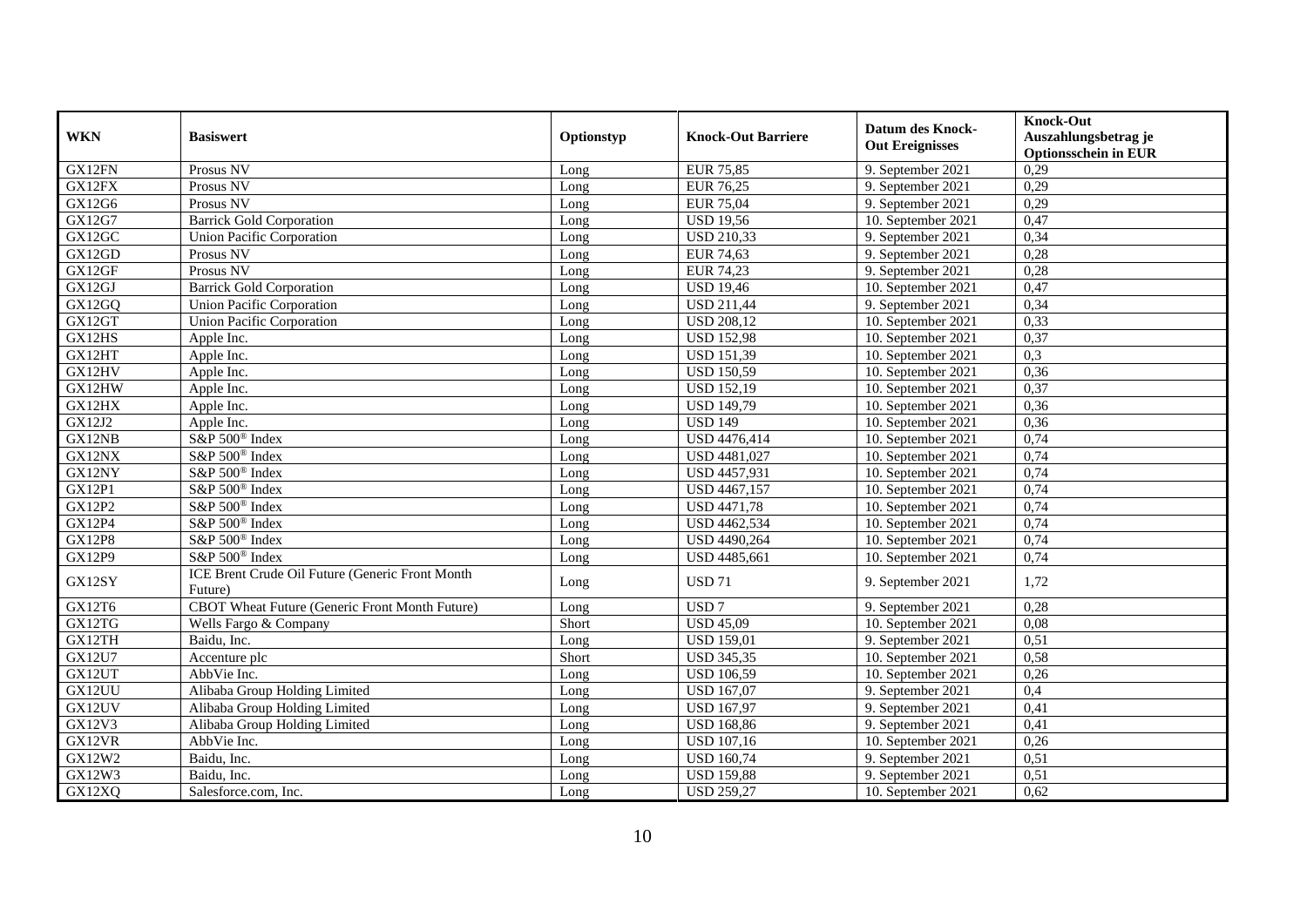| <b>WKN</b>    | <b>Basiswert</b>                                 | Optionstyp | <b>Knock-Out Barriere</b> | <b>Datum des Knock-</b><br><b>Out Ereignisses</b> | <b>Knock-Out</b><br>Auszahlungsbetrag je<br><b>Optionsschein in EUR</b> |
|---------------|--------------------------------------------------|------------|---------------------------|---------------------------------------------------|-------------------------------------------------------------------------|
| GX12XS        | Salesforce.com. Inc.                             | Long       | <b>USD 257,87</b>         | 10. September 2021                                | 0,62                                                                    |
| GX12Y3        | Infineon Technologies AG                         | Long       | <b>EUR 35,89</b>          | 9. September 2021                                 | 1,36                                                                    |
| GX12Y4        | Infineon Technologies AG                         | Long       | <b>EUR 35,7</b>           | 9. September 2021                                 | 1,35                                                                    |
| GX12YB        | Roblox Corporation - Class A                     | Short      | <b>USD 88,36</b>          | 10. September 2021                                | 0,56                                                                    |
| GX12YF        | Roblox Corporation - Class A                     | Short      | <b>USD 88,97</b>          | 10. September 2021                                | 0,56                                                                    |
| GX12YL        | Roblox Corporation - Class A                     | Short      | <b>USD 86,58</b>          | 9. September 2021                                 | 0,55                                                                    |
| GX12YS        | Roblox Corporation - Class A                     | Short      | <b>USD 87,76</b>          | 10. September 2021                                | 0,55                                                                    |
| GX12ZE        | JD.com Inc                                       | Long       | <b>USD 78,16</b>          | 9. September 2021                                 | 0,25                                                                    |
| GX1300        | JD.com Inc                                       | Long       | <b>USD 78,58</b>          | 9. September 2021                                 | 0,25                                                                    |
| <b>GX130S</b> | Weibo Corporation                                | Long       | <b>USD 52,13</b>          | 9. September 2021                                 | 0,25                                                                    |
| <b>GX131A</b> | Carrefour S.A.                                   | Long       | <b>EUR 15,38</b>          | 10. September 2021                                | 0,29                                                                    |
| <b>GX131B</b> | Carrefour S.A.                                   | Long       | <b>EUR 15,46</b>          | 10. September 2021                                | 0,29                                                                    |
| GX131G        | Carrefour S.A.                                   | Long       | <b>EUR 15,3</b>           | 10. September 2021                                | 0,29                                                                    |
| GX131H        | Carrefour S.A.                                   | Long       | <b>EUR 15,22</b>          | 10. September 2021                                | 0,29                                                                    |
| GX1320        | Salesforce.com, Inc.                             | Long       | <b>USD 260,67</b>         | 9. September 2021                                 | 0,63                                                                    |
| <b>GX156W</b> | <b>Bechtle AG</b>                                | Long       | EUR 61,76                 | 9. September 2021                                 | 0,18                                                                    |
| <b>GX156Y</b> | Sea Ltd                                          | Long       | <b>USD 329,9</b>          | 9. September 2021                                 | 0,94                                                                    |
| GX156Z        | Sea Ltd                                          | Long       | <b>USD 332,79</b>         | 9. September 2021                                 | 0,94                                                                    |
| GX1571        | <b>Bechtle AG</b>                                | Long       | EUR 62,08                 | 9. September 2021                                 | 0,18                                                                    |
| GX1573        | Sea Ltd                                          | Long       | USD 335,69                | 9. September 2021                                 | 0,95                                                                    |
| GX1574        | Sea Ltd                                          | Long       | <b>USD 321,19</b>         | 9. September 2021                                 | 0.91                                                                    |
| GX1575        | Sea Ltd                                          | Long       | <b>USD 327</b>            | 9. September 2021                                 | 0,93                                                                    |
| GX1576        | Sea Ltd                                          | Long       | <b>USD 324,11</b>         | 9. September 2021                                 | 0,92                                                                    |
| <b>GX157C</b> | Wacker Chemie AG                                 | Short      | EUR 159,05                | 10. September 2021                                | 0,65                                                                    |
| GX157U        | Walgreens Boots Alliance, Inc.                   | Long       | <b>USD 50,65</b>          | 9. September 2021                                 | 0,12                                                                    |
| GX1581        | Sea Ltd                                          | Long       | <b>USD 318,3</b>          | 9. September 2021                                 | 0,9                                                                     |
| GX1586        | Pan American Silver Corp                         | Long       | <b>USD 25,24</b>          | 10. September 2021                                | 0,07                                                                    |
| GX1589        | Walgreens Boots Alliance, Inc.                   | Long       | <b>USD 50,31</b>          | 9. September 2021                                 | 0,12                                                                    |
| <b>GX158G</b> | PayPal Holdings, Inc.                            | Long       | <b>USD 283,74</b>         | 8. September 2021                                 | 0,69                                                                    |
| GX1599        | <b>Bechtle AG</b>                                | Long       | EUR 62,41                 | 9. September 2021                                 | 0,18                                                                    |
| <b>GX159F</b> | Take-Two Interactive Software, Inc.              | Long       | <b>USD 156,94</b>         | 9. September 2021                                 | 0,51                                                                    |
| <b>GX159K</b> | Take-Two Interactive Software, Inc.              | Long       | <b>USD 152,56</b>         | 10. September 2021                                | 0,49                                                                    |
| GX15AT        | Plug Power Inc                                   | Long       | <b>USD 24,77</b>          | 10. September 2021                                | 1,89                                                                    |
| GX15DB        | Eckert & Ziegler Strahlen- und Medizintechnik AG | Short      | EUR 138,85                | 10. September 2021                                | 0,57                                                                    |
| GX15DG        | The Charles Schwab Corporation                   | Short      | <b>USD 73,63</b>          | 9. September 2021                                 | 0,19                                                                    |
| GX15DH        | Eckert & Ziegler Strahlen- und Medizintechnik AG | Short      | EUR 133,97                | 9. September 2021                                 | 0,55                                                                    |
| GX15DS        | Eckert & Ziegler Strahlen- und Medizintechnik AG | Short      | EUR 136,24                | 10. September 2021                                | 0,56                                                                    |
| GX15ES        | Eckert & Ziegler Strahlen- und Medizintechnik AG | Short      | EUR 137,19                | 10. September 2021                                | 0,56                                                                    |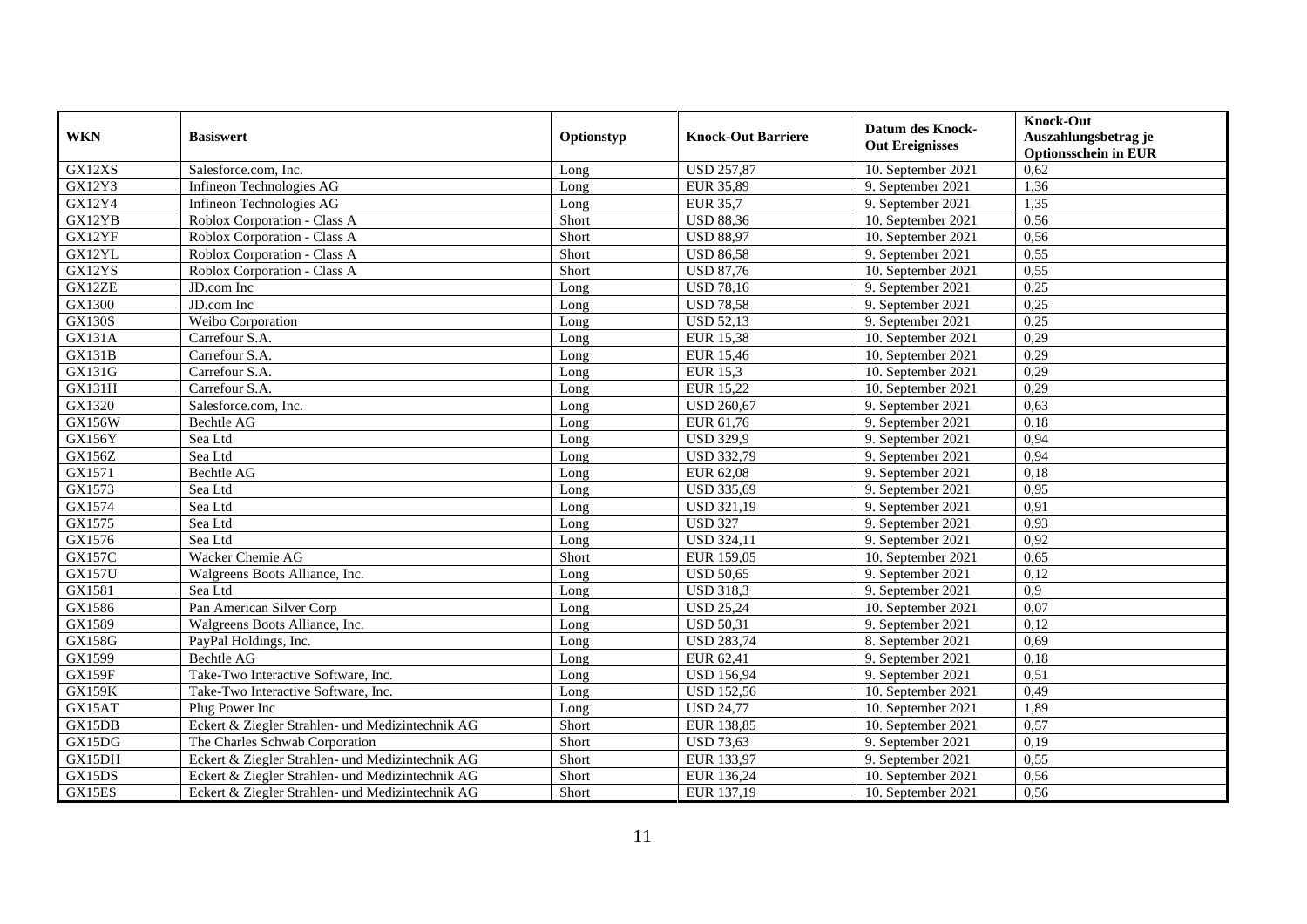| <b>WKN</b>    | <b>Basiswert</b>                                 | Optionstyp | <b>Knock-Out Barriere</b> | <b>Datum des Knock-</b><br><b>Out Ereignisses</b> | <b>Knock-Out</b><br>Auszahlungsbetrag je<br><b>Optionsschein in EUR</b> |
|---------------|--------------------------------------------------|------------|---------------------------|---------------------------------------------------|-------------------------------------------------------------------------|
| GX15F2        | Siemens AG                                       | Long       | EUR 139,67                | 9. September 2021                                 | 0,27                                                                    |
| GX15FS        | Eckert & Ziegler Strahlen- und Medizintechnik AG | Short      | EUR 132,14                | 9. September 2021                                 | 0,55                                                                    |
| GX15HU        | Roblox Corporation - Class A                     | Short      | <b>USD 85.8</b>           | 9. September 2021                                 | 0,54                                                                    |
| GX15LQ        | Aareal Bank AG                                   | Long       | EUR 21,83                 | 9. September 2021                                 | 0,06                                                                    |
| GX15LR        | Aareal Bank AG                                   | Long       | <b>EUR 21,95</b>          | 9. September 2021                                 | 0,06                                                                    |
| GX15NC        | Koninklijke Philips N.V.                         | Long       | EUR 40,03                 | 9. September 2021                                 | 0,08                                                                    |
| GX15NG        | Koninklijke Philips N.V.                         | Long       | <b>EUR 39,83</b>          | 9. September 2021                                 | 0.08                                                                    |
| GX15NJ        | Walgreens Boots Alliance, Inc.                   | Long       | <b>USD 49,97</b>          | 10. September 2021                                | 0,12                                                                    |
| GX15NR        | Walgreens Boots Alliance, Inc.                   | Long       | <b>USD 49,64</b>          | 10. September 2021                                | 0,12                                                                    |
| GX17R0        | 1 Feinunze Silber, Feinheit mind. 0,999          | Long       | <b>USD 23,8</b>           | 10. September 2021                                | 0,59                                                                    |
| GX17RA        | 1 Feinunze Platin, Feinheit mind. 0,9995         | Long       | <b>USD 967,8</b>          | 10. September 2021                                | 0,39                                                                    |
| GX17RV        | 1 Feinunze Silber, Feinheit mind. 0,999          | Long       | <b>USD 23,9</b>           | 9. September 2021                                 | 0,62                                                                    |
| GX17RZ        | 1 Feinunze Silber, Feinheit mind. 0,999          | Long       | <b>USD 23,9</b>           | 9. September 2021                                 | 0,57                                                                    |
| GX17SK        | <b>American Express Company</b>                  | Short      | <b>USD 161,32</b>         | 9. September 2021                                 | 0,28                                                                    |
| GX17TU        | Infineon Technologies AG                         | Short      | <b>EUR 37,45</b>          | 10. September 2021                                | 1,55                                                                    |
| GX17Y3        | <b>Bilfinger SE</b>                              | Long       | <b>EUR 29,58</b>          | 9. September 2021                                 | 0,11                                                                    |
| <b>GX17Y8</b> | <b>Bilfinger SE</b>                              | Long       | <b>EUR 29,36</b>          | 9. September 2021                                 | 0,11                                                                    |
| GX17YY        | Atlassian Corporation Plc - Class A              | Long       | <b>USD 379,22</b>         | 9. September 2021                                 | 1.08                                                                    |
| GX17ZH        | Zoom Video Communications, Inc.                  | Short      | <b>USD 304,44</b>         | 10. September 2021                                | 1,93                                                                    |
| GX17ZV        | Airbus SE                                        | Short      | EUR 116,54                | 10. September 2021                                | 0,23                                                                    |
| GX17ZZ        | Airbus SE                                        | Short      | <b>EUR 115,98</b>         | 10. September 2021                                | 0,23                                                                    |
| GX181P        | Intuit Inc.                                      | Short      | <b>USD 571,22</b>         | 9. September 2021                                 | 1,48                                                                    |
| GX1824        | <b>QUALCOMM</b> Incorporated                     | Short      | <b>USD 145,27</b>         | 10. September 2021                                | 0,51                                                                    |
| <b>GX182B</b> | <b>QUALCOMM</b> Incorporated                     | Short      | <b>USD 145,96</b>         | 10. September 2021                                | 0,51                                                                    |
| <b>GX182G</b> | Peloton Interactive Inc.                         | Short      | <b>USD 101,23</b>         | 9. September 2021                                 | 0,95                                                                    |
| <b>GX183Y</b> | Peloton Interactive Inc.                         | Short      | <b>USD 99,65</b>          | 9. September 2021                                 | 0,93                                                                    |
| GX1840        | ThyssenKrupp AG                                  | Long       | <b>EUR 8,87</b>           | 9. September 2021                                 | 0,42                                                                    |
| GX184X        | Aareal Bank AG                                   | Short      | <b>EUR 22,55</b>          | 10. September 2021                                | 0,07                                                                    |
| GX1862        | AXA S.A.                                         | Long       | EUR 23,13                 | 9. September 2021                                 | 0,05                                                                    |
| <b>GX186P</b> | ThyssenKrupp AG                                  | Long       | <b>EUR 8,96</b>           | 9. September 2021                                 | 0,42                                                                    |
| GX186S        | STMicroelectronics N.V.                          | Short      | <b>EUR 38,38</b>          | 10. September 2021                                | 1,59                                                                    |
| GX19TH        | Shop Apotheke Europe NV                          | Short      | EUR 151,86                | 10. September 2021                                | 1,14                                                                    |
| GX19TM        | Deutsche Bank AG                                 | Long       | <b>EUR 10,63</b>          | 9. September 2021                                 | 0,41                                                                    |
| GX19TS        | Eckert & Ziegler Strahlen- und Medizintechnik AG | Short      | EUR 139,89                | 10. September 2021                                | 0,58                                                                    |
| GX19TT        | Shop Apotheke Europe NV                          | Short      | EUR 151,17                | 10. September 2021                                | 1,13                                                                    |
| GX19V4        | Siemens AG                                       | Short      | EUR 145,85                | 10. September 2021                                | 0,29                                                                    |
| <b>GX19V7</b> | Siemens AG                                       | Short      | EUR 146,55                | 10. September 2021                                | 0,3                                                                     |
| GX19VA        | Deutsche Bank AG                                 | Long       | <b>EUR 10,57</b>          | 9. September 2021                                 | 0,41                                                                    |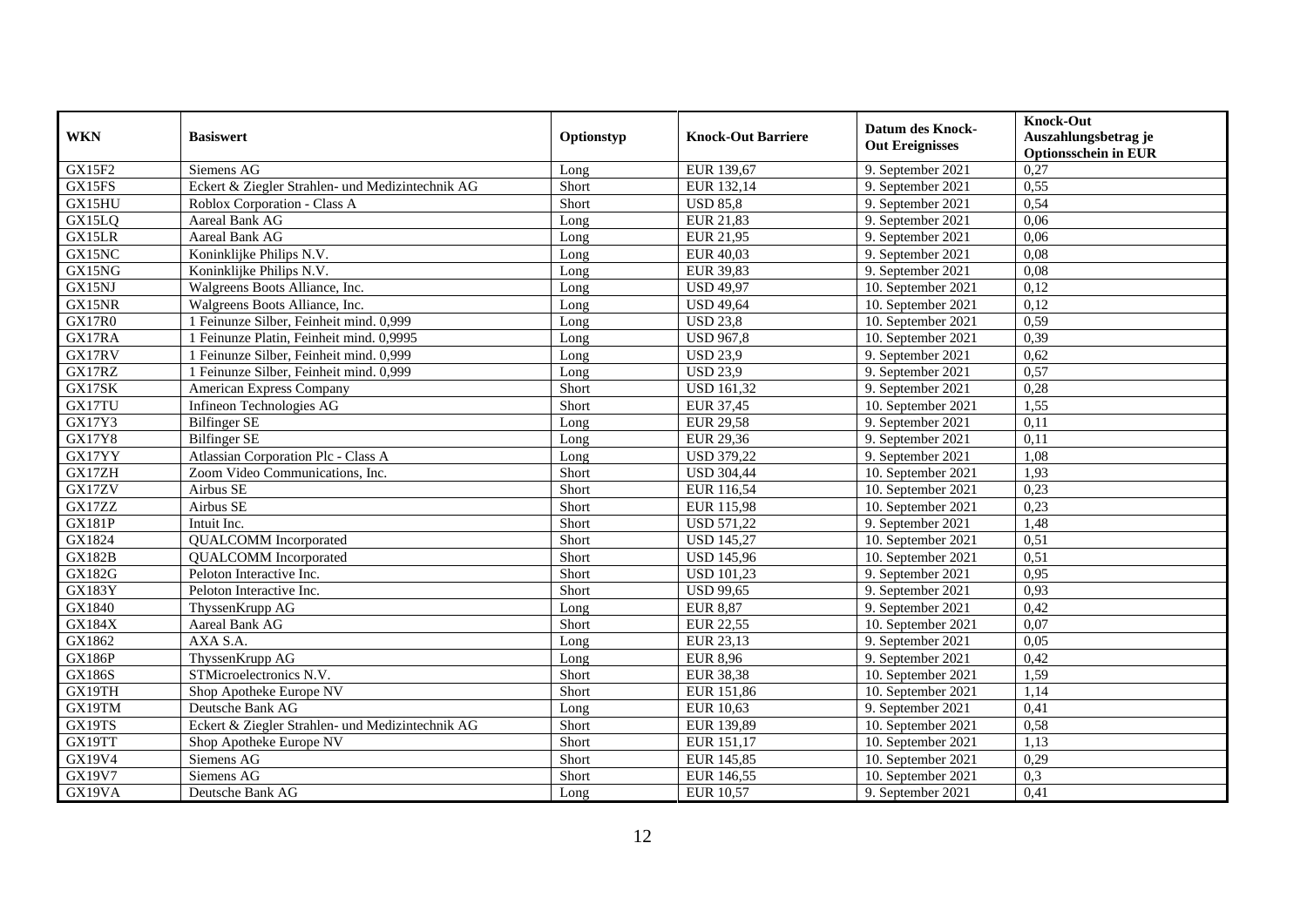| <b>WKN</b>    | <b>Basiswert</b>                                | Optionstyp | <b>Knock-Out Barriere</b> | <b>Datum des Knock-</b><br><b>Out Ereignisses</b> | <b>Knock-Out</b><br>Auszahlungsbetrag je<br><b>Optionsschein in EUR</b> |
|---------------|-------------------------------------------------|------------|---------------------------|---------------------------------------------------|-------------------------------------------------------------------------|
| GX19VS        | <b>Bumble Inc</b>                               | Long       | <b>USD 53,45</b>          | 10. September 2021                                | 0,26                                                                    |
| GX19VX        | <b>Bumble Inc</b>                               | Long       | $\overline{USD 54,}98$    | 9. September 2021                                 | 0,26                                                                    |
| GX19WA        | Match Group, Inc.                               | Long       | <b>USD 156,78</b>         | 9. September 2021                                 | 0,63                                                                    |
| GX19WC        | Match Group, Inc.                               | Long       | <b>USD 154,21</b>         | 10. September 2021                                | 0,62                                                                    |
| GX19WP        | Match Group, Inc.                               | Long       | <b>USD 155,5</b>          | 10. September 2021                                | 0,62                                                                    |
| GX19XH        | <b>TUI AG</b>                                   | Long       | <b>EUR 3,39</b>           | 10. September 2021                                | 0,13                                                                    |
| GX19XJ        | Shop Apotheke Europe NV                         | Short      | EUR 152,55                | 10. September 2021                                | 1,14                                                                    |
| GX19XL        | <b>TUI AG</b>                                   | Long       | <b>EUR 3,5</b>            | 9. September 2021                                 | 0,13                                                                    |
| <b>GX19Y8</b> | ASML Holding N.V.                               | Long       | EUR 718,04                | 9. September 2021                                 | 1,4                                                                     |
| GX19Z6        | Puma SE                                         | Long       | EUR 103,2                 | 9. September 2021                                 | 0,2                                                                     |
| GX19ZQ        | Puma SE                                         | Long       | EUR 103,73                | 9. September 2021                                 | 0,2                                                                     |
| GX1A06        | <b>BNP</b> Paribas S.A.                         | Long       | EUR 52,53                 | 10. September 2021                                | 0,1                                                                     |
| GX1A0E        | Kering S.A.                                     | Long       | EUR 689,53                | 9. September 2021                                 | 0,2                                                                     |
| GX1A0K        | <b>BNP</b> Paribas S.A.                         | Long       | <b>EUR 52,86</b>          | 9. September 2021                                 | 0,1                                                                     |
| GX1A11        | <b>E.ON SE</b>                                  | Short      | EUR 11,15                 | 9. September 2021                                 | 0,22                                                                    |
| GX1A17        | Kering S.A.                                     | Long       | EUR 693,16                | 9. September 2021                                 | 0,2                                                                     |
| GX1A1C        | ProSiebenSat.1 Media SE                         | Long       | <b>EUR 16,42</b>          | 9. September 2021                                 | 0,48                                                                    |
| GX1A2L        | Symrise AG                                      | Short      | EUR 121,12                | 9. September 2021                                 | 0,25                                                                    |
| <b>GX1A38</b> | Symrise AG                                      | Short      | EUR 120,53                | 9. September 2021                                 | 0,24                                                                    |
| GX1A4S        | Sartorius AG                                    | Long       | EUR 580,43                | 10. September 2021                                | 1,68                                                                    |
| GX1A8L        | FTSE 100 Index                                  | Long       | <b>GBP 7000</b>           | 9. September 2021                                 | 1,64                                                                    |
| GX1A8M        | FTSE 100 Index                                  | Long       | <b>GBP 7040</b>           | 9. September 2021                                 | 1,69                                                                    |
| GX1A8W        | FTSE 100 Index                                  | Long       | <b>GBP 7020</b>           | 9. September 2021                                 | $\overline{1,7}$                                                        |
| GX1A95        | EURO STOXX <sup>®</sup> Banks (Price EUR) Index | Short      | <b>EUR 97,57</b>          | 10. September 2021                                | 0,02                                                                    |
| GX1A9A        | FTSE 100 Index                                  | Long       | <b>GBP 7030</b>           | 9. September 2021                                 | 1,65                                                                    |
| GX1A9R        | FTSE 100 Index                                  | Long       | <b>GBP 7050</b>           | 9. September 2021                                 | 1,64                                                                    |
| <b>GX1AAE</b> | FTSE 100 Index                                  | Long       | <b>GBP 7050</b>           | 9. September 2021                                 | 1,72                                                                    |
| GX1AAJ        | FTSE 100 Index                                  | Long       | <b>GBP 7010</b>           | 9. September 2021                                 | 1,67                                                                    |
| GX1AAP        | FTSE 100 Index                                  | Long       | <b>GBP 7060</b>           | 9. September 2021                                 | 1,67                                                                    |
| GX1AAZ        | FTSE 100 Index                                  | Long       | <b>GBP 7070</b>           | 9. September 2021                                 | $\overline{1,7}$                                                        |
| GX1AB2        | FTSE 100 Index                                  | Long       | <b>GBP 7020</b>           | 9. September 2021                                 | 1,62                                                                    |
| <b>GX1ABK</b> | EURO STOXX <sup>®</sup> Banks (Price EUR) Index | Long       | EUR 95,35                 | 9. September 2021                                 | 0,02                                                                    |
| GX1ABL        | EURO STOXX <sup>®</sup> Banks (Price EUR) Index | Long       | EUR 95,54                 | 9. September 2021                                 | 0,02                                                                    |
| GX1ABM        | EURO STOXX <sup>®</sup> Banks (Price EUR) Index | Long       | <b>EUR 95,45</b>          | 9. September 2021                                 | 0.02                                                                    |
| <b>GX1AEN</b> | Feinunze Palladium, Feinheit mind. 0,9995       | Long       | <b>USD 2187,2</b>         | 9. September 2021                                 | 0,88                                                                    |
| GX1AEP        | Feinunze Palladium, Feinheit mind. 0,9995       | Long       | <b>USD 2180,5</b>         | 9. September 2021                                 | 0,88                                                                    |
| GX1AF2        | 1 Feinunze Platin, Feinheit mind. 0,9995        | Long       | <b>USD 973,4</b>          | 10. September 2021                                | 0,39                                                                    |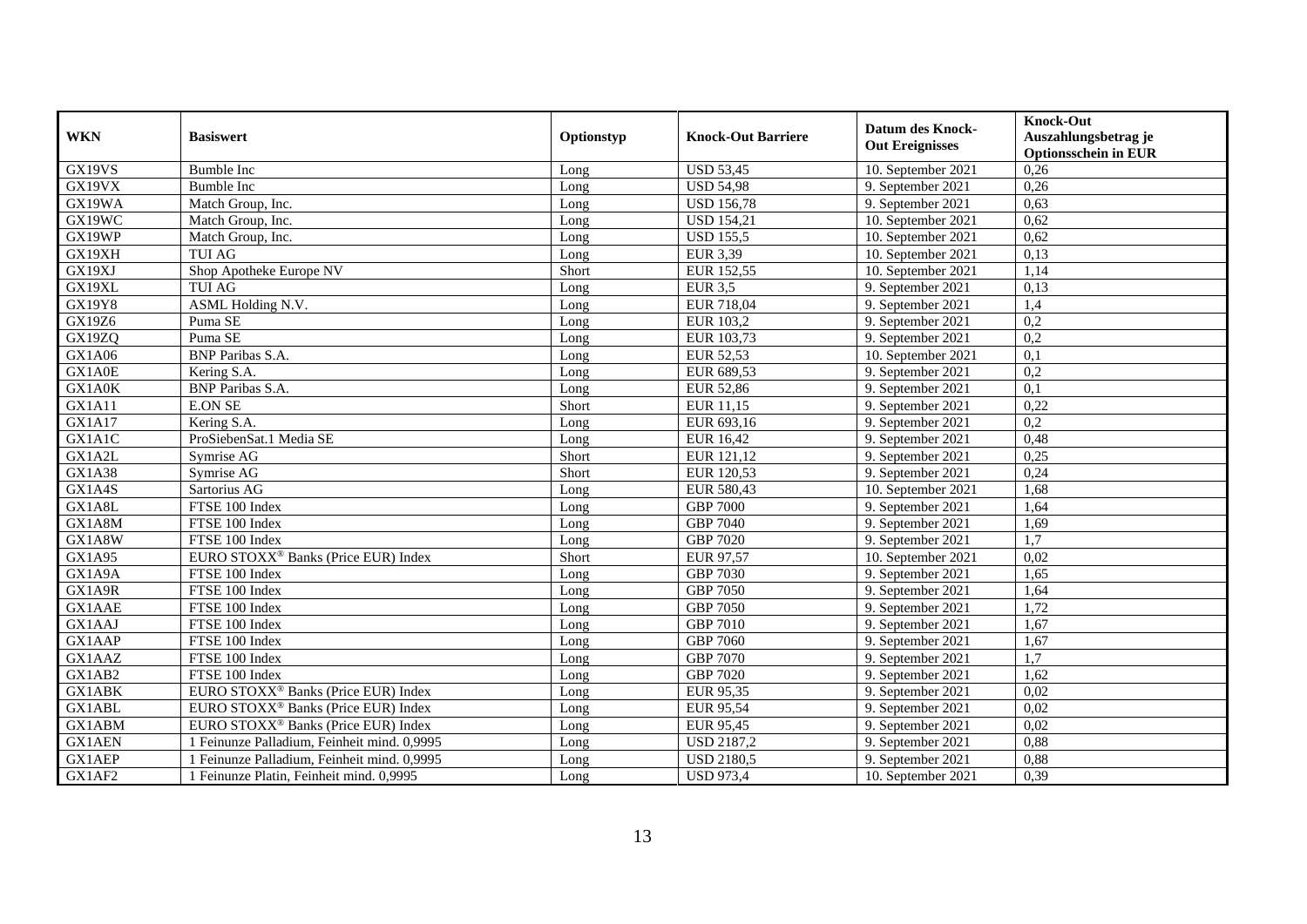| <b>WKN</b>    | <b>Basiswert</b>                                         | Optionstyp | <b>Knock-Out Barriere</b> | <b>Datum des Knock-</b><br><b>Out Ereignisses</b> | <b>Knock-Out</b><br>Auszahlungsbetrag je<br><b>Optionsschein in EUR</b> |
|---------------|----------------------------------------------------------|------------|---------------------------|---------------------------------------------------|-------------------------------------------------------------------------|
| GX1AT3        | EUREX Euro Bund Future (Generic Front Month<br>Future)   | Short      | <b>EUR 172</b>            | 10. September 2021                                | 3,51                                                                    |
| GX1BC8        | DAX <sup>®</sup> (Performance Index)                     | Long       | EUR 15656,7               | 9. September 2021                                 | 1,55                                                                    |
| <b>GX1BCA</b> | DAX <sup>®</sup> (Performance Index)                     | Long       | EUR 15744,71              | 9. September 2021                                 | 1,56                                                                    |
| <b>GX1BCB</b> | DAX <sup>®</sup> (Performance Index)                     | Long       | EUR 15800,72              | 9. September 2021                                 | 1,56                                                                    |
| <b>GX1BCC</b> | DAX <sup>®</sup> (Performance Index)                     | Long       | EUR 15624,68              | 9. September 2021                                 | 1,55                                                                    |
| <b>GX1BCE</b> | DAX <sup>®</sup> (Performance Index)                     | Long       | EUR 15680,71              | 9. September 2021                                 | 1,55                                                                    |
| <b>GX1BCF</b> | DAX <sup>®</sup> (Performance Index)                     | Long       | EUR 15736,73              | 9. September 2021                                 | 1,56                                                                    |
| GX1BCG        | DAX <sup>®</sup> (Performance Index)                     | Long       | EUR 15616,74              | 9. September 2021                                 | 1,55                                                                    |
| <b>GX1BCJ</b> | EURO STOXX <sup>®</sup> Banks (Price EUR) Index          | Long       | EUR 97,22                 | 9. September 2021                                 | 0,02                                                                    |
| <b>GX1BCM</b> | DAX <sup>®</sup> (Performance Index)                     | Long       | EUR 15696,7               | 9. September 2021                                 | 1,55                                                                    |
| GX1BCP        | DAX <sup>®</sup> (Performance Index)                     | Long       | EUR 15712,74              | 9. September 2021                                 | 1,56                                                                    |
| <b>GX1BCQ</b> | $\text{DAX}^{\circledast}$ (Performance Index)           | Long       | EUR 15720,7               | 9. September 2021                                 | 1,56                                                                    |
| GX1BD6        | $DAX^{\circledast}$ (Performance Index)                  | Long       | EUR 15632,72              | 9. September 2021                                 | 1,55                                                                    |
| GX1BD7        | DAX <sup>®</sup> (Performance Index)                     | Long       | EUR 15536,67              | 9. September 2021                                 | 1,54                                                                    |
| <b>GX1BDA</b> | DAX <sup>®</sup> (Performance Index)/X-DAX <sup>®</sup>  | Long       | EUR 15680,71              | 9. September 2021                                 | 1,55                                                                    |
| GX1BDD        | DAX <sup>®</sup> (Performance Index)/X-DAX <sup>®</sup>  | Long       | EUR 15696,7               | 9. September 2021                                 | 1,55                                                                    |
| <b>GX1BDE</b> | DAX <sup>®</sup> (Performance Index)                     | Long       | EUR 15672,71              | 9. September 2021                                 | 1,55                                                                    |
| GX1BDG        | EURO STOXX <sup>®</sup> Banks (Price EUR) Index          | Long       | EUR 96,62                 | 9. September 2021                                 | 0,02                                                                    |
| GX1BDH        | DAX <sup>®</sup> (Performance Index)/ X-DAX <sup>®</sup> | Long       | EUR 15720,7               | 9. September 2021                                 | 1,56                                                                    |
| <b>GX1BDJ</b> | DAX <sup>®</sup> (Performance Index)/X-DAX <sup>®</sup>  | Long       | EUR 15768,73              | 9. September 2021                                 | 1,56                                                                    |
| GX1BDL        | EURO STOXX <sup>®</sup> Banks (Price EUR) Index          | Long       | EUR 97,12                 | 9. September 2021                                 | 0,02                                                                    |
| <b>GX1BDN</b> | DAX <sup>®</sup> (Performance Index)/X-DAX <sup>®</sup>  | Long       | EUR 15744,71              | 9. September 2021                                 | 1,56                                                                    |
| <b>GX1BDR</b> | DAX <sup>®</sup> (Performance Index)/X-DAX <sup>®</sup>  | Long       | EUR 15760,73              | 9. September 2021                                 | 1,56                                                                    |
| GX1BDS        | DAX <sup>®</sup> (Performance Index)                     | Long       | EUR 15728,7               | 9. September 2021                                 | 1,56                                                                    |
| GX1BDU        | DAX <sup>®</sup> (Performance Index)                     | Long       | EUR 15640,67              | 9. September 2021                                 | 1,55                                                                    |
| GX1BDV        | $\overline{\text{DAX}^{\otimes}}$ (Performance Index)    | Long       | EUR 15784,7               | 9. September 2021                                 | 1,56                                                                    |
| GX1BDW        | DAX <sup>®</sup> (Performance Index)/ X-DAX <sup>®</sup> | Long       | EUR 15752,73              | 9. September 2021                                 | 1,56                                                                    |
| GX1BDY        | DAX <sup>®</sup> (Performance Index)/X-DAX <sup>®</sup>  | Long       | EUR 15792,71              | 9. September 2021                                 | 1,56                                                                    |
| GX1BDZ        | DAX <sup>®</sup> (Performance Index)/X-DAX <sup>®</sup>  | Long       | EUR 15800,72              | 9. September 2021                                 | 1,56                                                                    |
| GX1BE0        | DAX <sup>®</sup> (Performance Index)                     | Long       | EUR 15688,7               | 9. September 2021                                 | 1,55                                                                    |
| GX1BE2        | Dow Jones Industrial Average <sup>®</sup> Index          | Short      | <b>USD 35196,4</b>        | 9. September 2021                                 | 0,61                                                                    |
| GX1BE4        | EURO STOXX <sup>®</sup> Banks (Price EUR) Index          | Long       | EUR 97,32                 | 9. September 2021                                 | 0,02                                                                    |
| GX1BE5        | DAX <sup>®</sup> (Performance Index)                     | Long       | EUR 15776,72              | 9. September 2021                                 | 1,56                                                                    |
| GX1BE6        | EURO STOXX <sup>®</sup> Banks (Price EUR) Index          | Long       | <b>EUR 96,82</b>          | 9. September 2021                                 | 0,02                                                                    |
| GX1BE7        | DAX <sup>®</sup> (Performance Index)/ X-DAX <sup>®</sup> | Long       | EUR 15736,73              | 9. September 2021                                 | 1,56                                                                    |
| <b>GX1BEB</b> | EURO STOXX <sup>®</sup> Banks (Price EUR) Index          | Long       | EUR 97,02                 | 9. September 2021                                 | 0,02                                                                    |
| GX1BED        | $DAX^{\circledast}$ (Performance Index)                  | Long       | EUR 15768,73              | 9. September 2021                                 | 1,56                                                                    |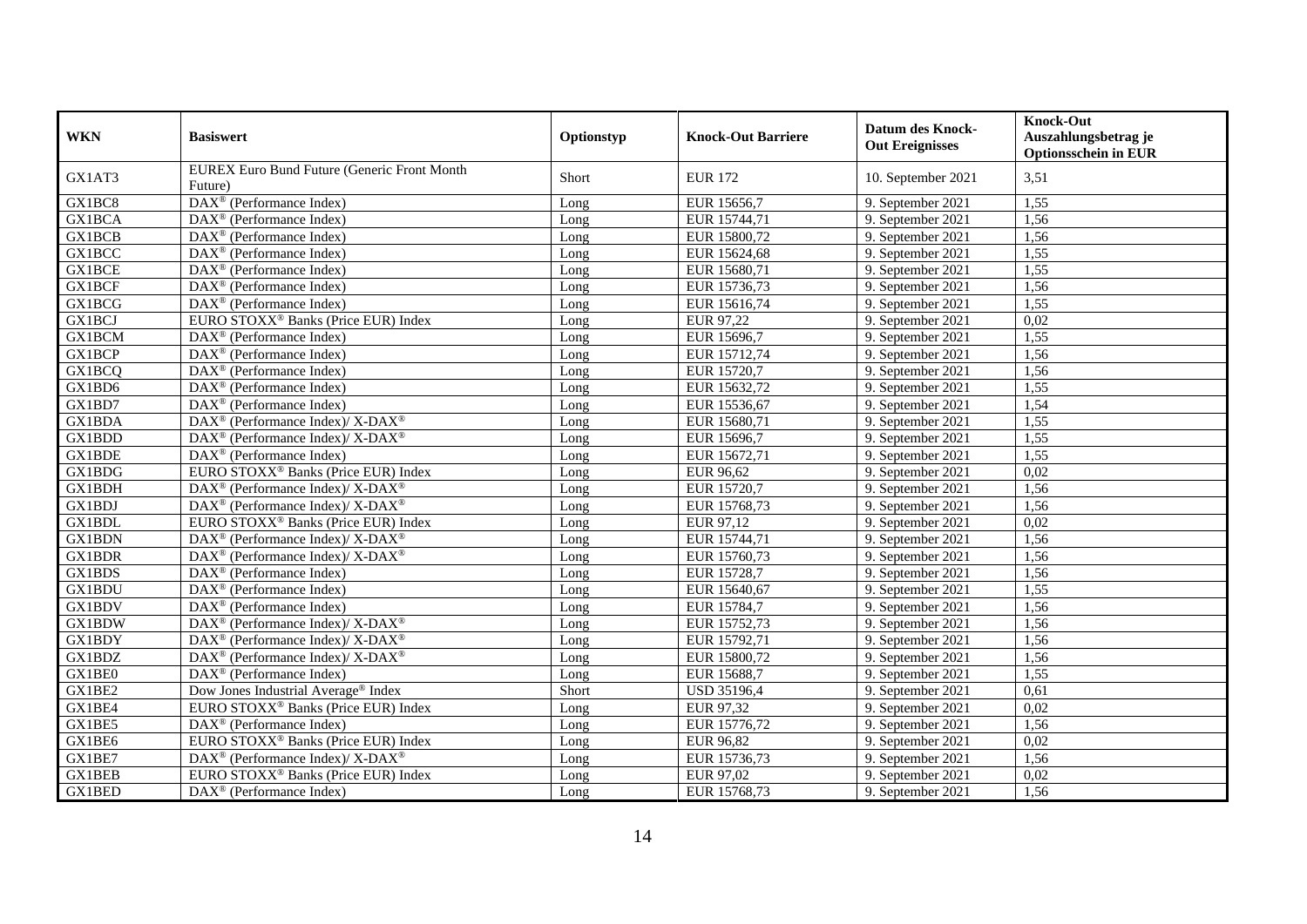| <b>WKN</b>    | <b>Basiswert</b>                                                 | Optionstyp | <b>Knock-Out Barriere</b> | <b>Datum des Knock-</b><br><b>Out Ereignisses</b> | <b>Knock-Out</b><br>Auszahlungsbetrag je<br><b>Optionsschein in EUR</b> |
|---------------|------------------------------------------------------------------|------------|---------------------------|---------------------------------------------------|-------------------------------------------------------------------------|
| <b>GX1BEG</b> | $\text{DAX}^{\circledR}$ (Performance Index)/ X-DAX <sup>®</sup> | Long       | EUR 15712,74              | 9. September 2021                                 | 1,56                                                                    |
| <b>GX1BEK</b> | $DAX^{\circledR}$ (Performance Index)/X-DAX <sup>®</sup>         | Long       | EUR 15688,7               | 9. September 2021                                 | 1,55                                                                    |
| GX1BEL        | $\text{DAX}^{\otimes}$ (Performance Index)/X-DAX <sup>®</sup>    | Long       | EUR 15672,71              | 9. September 2021                                 | 1,55                                                                    |
| <b>GX1BEN</b> | DAX <sup>®</sup> (Performance Index)/ X-DAX <sup>®</sup>         | Long       | EUR 15784,7               | 9. September 2021                                 | 1,56                                                                    |
| <b>GX1BEP</b> | EURO STOXX <sup>®</sup> Banks (Price EUR) Index                  | Long       | EUR 96,72                 | 9. September 2021                                 | 0,02                                                                    |
| <b>GX1BEQ</b> | $\text{DAX}^{\textcircled{p}}$ (Performance Index)               | Long       | EUR 15752,73              | 9. September 2021                                 | 1,56                                                                    |
| <b>GX1BES</b> | DAX <sup>®</sup> (Performance Index)/ X-DAX <sup>®</sup>         | Long       | EUR 15728,7               | 9. September 2021                                 | 1,56                                                                    |
| <b>GX1BEV</b> | $\text{DAX}^{\circledR}$ (Performance Index)                     | Long       | EUR 15792,71              | 9. September 2021                                 | 1,56                                                                    |
| GX1BEY        | DAX <sup>®</sup> (Performance Index)                             | Long       | EUR 15664,72              | 9. September 2021                                 | 1,55                                                                    |
| GX1BF6        | DAX <sup>®</sup> (Performance Index)                             | Long       | EUR 15648,68              | 9. September 2021                                 | 1,55                                                                    |
| GX1BFA        | DAX <sup>®</sup> (Performance Index)/ X-DAX <sup>®</sup>         | Long       | EUR 15704,69              | 9. September 2021                                 | 1,55                                                                    |
| GX1BFC        | DAX <sup>®</sup> (Performance Index)                             | Long       | EUR 15704,69              | 9. September 2021                                 | 1,55                                                                    |
| <b>GX1BFD</b> | DAX <sup>®</sup> (Performance Index)                             | Long       | EUR 15760,73              | 9. September 2021                                 | 1,56                                                                    |
| GX1BFG        | $\text{DAX}^{\otimes}$ (Performance Index)/X-DAX <sup>®</sup>    | Long       | EUR 15776,72              | 9. September 2021                                 | 1,56                                                                    |
| GX1BFH        | EURO STOXX <sup>®</sup> Banks (Price EUR) Index                  | Long       | EUR 96,92                 | 9. September 2021                                 | 0,02                                                                    |
| GX1BK3        | 1 Feinunze Platin, Feinheit mind. 0,9995                         | Long       | <b>USD 957,5</b>          | 10. September 2021                                | 0,38                                                                    |
| GX1BK4        | 1 Feinunze Gold, Feinheit mind. 0,995, LBMA                      | Short      | <b>USD 1802</b>           | 10. September 2021                                | 3,06                                                                    |
| <b>GX1BKB</b> | 1 Feinunze Palladium, Feinheit mind. 0,9995                      | Long       | <b>USD 2153,3</b>         | 9. September 2021                                 | 0,87                                                                    |
| <b>GX1BKR</b> | 1 Feinunze Palladium, Feinheit mind. 0,9995                      | Long       | <b>USD 2159,2</b>         | 9. September 2021                                 | 0,87                                                                    |
| <b>GX1BKV</b> | 1 Feinunze Palladium, Feinheit mind. 0,9995                      | Long       | <b>USD 2146,7</b>         | 10. September 2021                                | 0,86                                                                    |
| GX1BL2        | 1 Feinunze Palladium, Feinheit mind. 0,9995                      | Long       | <b>USD 2340,1</b>         | 9. September 2021                                 | 0,94                                                                    |
| GX1BL9        | Moderna Inc                                                      | Short      | <b>USD 438,14</b>         | 9. September 2021                                 | 4,12                                                                    |
| <b>GX1BLB</b> | ASML Holding N.V.                                                | Short      | EUR 740,14                | 10. September 2021                                | 1,5                                                                     |
| <b>GX1BLD</b> | Wynn Resorts Limited                                             | Long       | <b>USD 103,34</b>         | 9. September 2021                                 | 0,34                                                                    |
| <b>GX1BLG</b> | <b>RWE AG</b>                                                    | Short      | EUR 33,11                 | 9. September 2021                                 | 0,07                                                                    |
| <b>GX1BLH</b> | <b>ASML Holding N.V.</b>                                         | Short      | EUR 732,99                | 10. September 2021                                | 1,49                                                                    |
| <b>GX1BLJ</b> | Wynn Resorts Limited                                             | Long       | <b>USD 103,89</b>         | 9. September 2021                                 | 0,34                                                                    |
| <b>GX1BLM</b> | Moderna Inc                                                      | Short      | <b>USD 441,02</b>         | 9. September 2021                                 | 4,14                                                                    |
| <b>GX1BLN</b> | Commerzbank AG                                                   | Long       | <b>EUR 5,46</b>           | 9. September 2021                                 | 0,21                                                                    |
| <b>GX1BLP</b> | ASML Holding N.V.                                                | Short      | EUR 736,57                | 10. September 2021                                | 1,49                                                                    |
| <b>GX1BLR</b> | Weibo Corporation                                                | Short      | <b>USD 54,33</b>          | 10. September 2021                                | 0,29                                                                    |
| <b>GX1BLW</b> | Weibo Corporation                                                | Short      | <b>USD 54,94</b>          | 10. September 2021                                | 0,3                                                                     |
| GX1BM5        | Commerzbank AG                                                   | Long       | <b>EUR 5,52</b>           | 9. September 2021                                 | 0,21                                                                    |
| GX1BM8        | <b>RWE AG</b>                                                    | Short      | EUR 33,27                 | 9. September 2021                                 | 0,07                                                                    |
| <b>GX1BMA</b> | <b>AIXTRON SE</b>                                                | Short      | $\overline{E}$ UR 25,2    | 10. September 2021                                | 1,33                                                                    |
| GX1BMF        | Wynn Resorts Limited                                             | Long       | <b>USD 101,71</b>         | 10. September 2021                                | 0,33                                                                    |
| <b>GX1BMG</b> | Autodesk, Inc.                                                   | Short      | <b>USD 291,72</b>         | 9. September 2021                                 | 1,03                                                                    |
| <b>GX1BMH</b> | <b>AIXTRON SE</b>                                                | Short      | <b>EUR 25,44</b>          | 10. September 2021                                | 1,34                                                                    |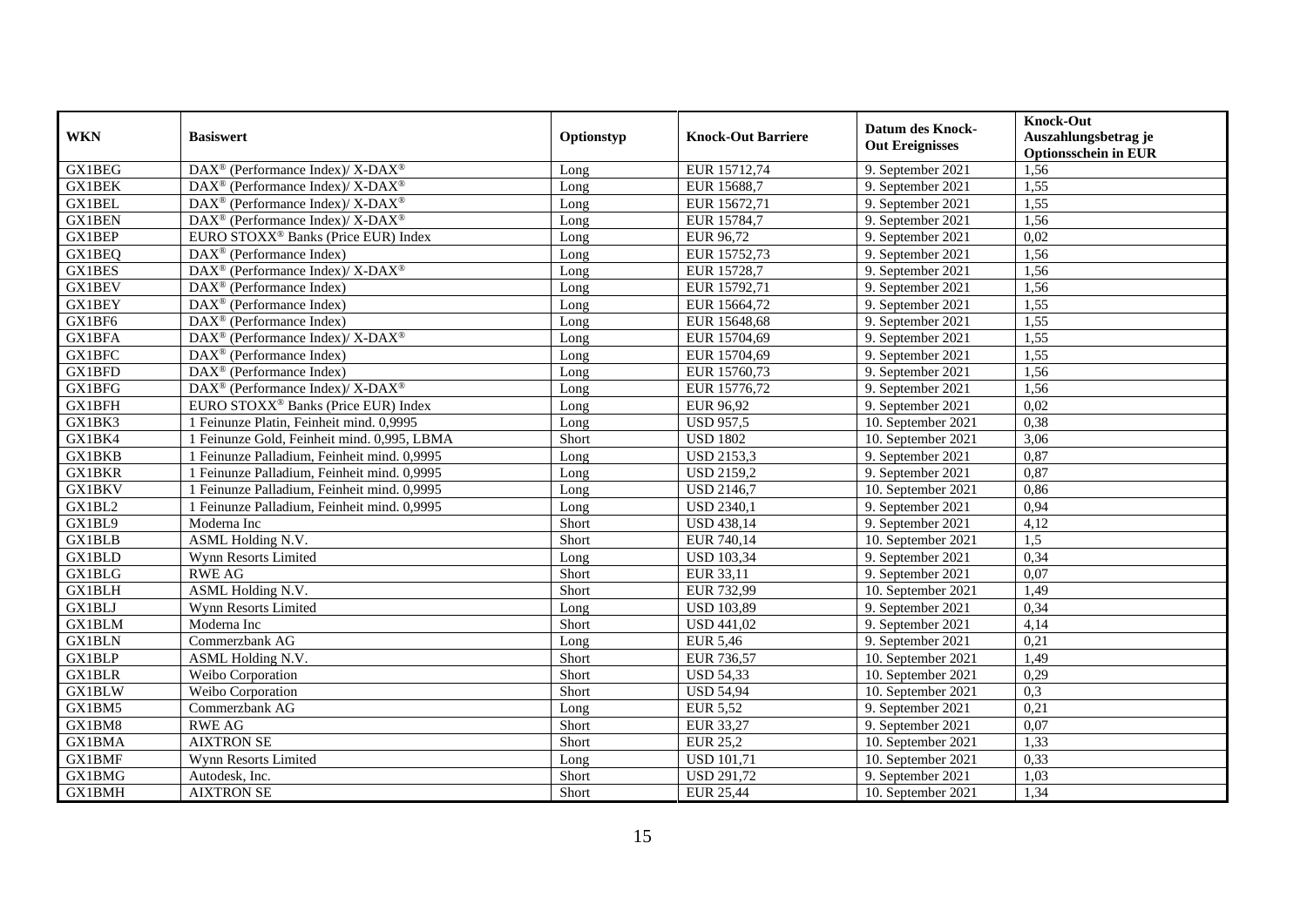| <b>WKN</b>    | <b>Basiswert</b>          | Optionstyp | <b>Knock-Out Barriere</b> | <b>Datum des Knock-</b><br><b>Out Ereignisses</b> | <b>Knock-Out</b><br>Auszahlungsbetrag je<br><b>Optionsschein in EUR</b> |
|---------------|---------------------------|------------|---------------------------|---------------------------------------------------|-------------------------------------------------------------------------|
| <b>GX1BMJ</b> | Siemens AG                | Long       | EUR 143,99                | 9. September 2021                                 | 0,28                                                                    |
| <b>GX1BML</b> | Wynn Resorts Limited      | Long       | <b>USD 102,8</b>          | 10. September 2021                                | 0,33                                                                    |
| <b>GX1BMN</b> | Autodesk, Inc.            | Short      | <b>USD 287,6</b>          | 9. September 2021                                 | 1,01                                                                    |
| GX1BMP        | Merck KGaA                | Short      | EUR 202,77                | 9. September 2021                                 | 0,41                                                                    |
| <b>GX1BMR</b> | AbbVie Inc.               | Short      | <b>USD 109,25</b>         | 9. September 2021                                 | 0,29                                                                    |
| <b>GX1BMS</b> | Siemens AG                | Long       | EUR 144,74                | 9. September 2021                                 | 0,28                                                                    |
| <b>GX1BMU</b> | Commerzbank AG            | Long       | <b>EUR 5,49</b>           | 9. September 2021                                 | 0,21                                                                    |
| <b>GX1BMV</b> | <b>AIXTRON SE</b>         | Short      | <b>EUR 25,32</b>          | 10. September 2021                                | 1,33                                                                    |
| <b>GX1BMW</b> | Siemens AG                | Long       | <b>EUR 145,48</b>         | 9. September 2021                                 | 0,29                                                                    |
| GX1BN0        | BioNTech SE - ADR         | Long       | <b>USD 338,57</b>         | 9. September 2021                                 | 1,23                                                                    |
| GX1BN1        | Weibo Corporation         | Short      | <b>USD 54,63</b>          | 10. September 2021                                | 0,29                                                                    |
| GX1BN3        | Autodesk, Inc.            | Short      | <b>USD 290,35</b>         | 9. September 2021                                 | 1,02                                                                    |
| <b>GX1BNA</b> | Moderna Inc               | Short      | <b>USD 435,58</b>         | 9. September 2021                                 | 4,09                                                                    |
| <b>GX1BNB</b> | <b>RWE AG</b>             | Short      | EUR 32,79                 | 9. September 2021                                 | 0,07                                                                    |
| <b>GX1BND</b> | Autodesk, Inc.            | Short      | <b>USD 288,98</b>         | 9. September 2021                                 | 1,02                                                                    |
| <b>GX1BNJ</b> | Merck KGaA                | Short      | EUR 204,75                | 9. September 2021                                 | 0,42                                                                    |
| <b>GX1BNK</b> | Wynn Resorts Limited      | Long       | <b>USD 101,16</b>         | 10. September 2021                                | 0,33                                                                    |
| <b>GX1BNL</b> | Weibo Corporation         | Short      | <b>USD 54,02</b>          | 10. September 2021                                | 0,29                                                                    |
| <b>GX1BNU</b> | Delivery Hero SE          | Long       | EUR 130,54                | 9. September 2021                                 | 0,74                                                                    |
| <b>GX1BNX</b> | Siemens AG                | Long       | EUR 143,25                | 9. September 2021                                 | 0,28                                                                    |
| <b>GX1BNZ</b> | Delivery Hero SE          | Long       | EUR 129,83                | 9. September 2021                                 | 0,73                                                                    |
| GX1BP1        | Wells Fargo & Company     | Short      | <b>USD 44,68</b>          | 9. September 2021                                 | 0,08                                                                    |
| GX1BP2        | Wynn Resorts Limited      | Long       | <b>USD 102,25</b>         | 10. September 2021                                | 0,33                                                                    |
| GX1BP3        | Delivery Hero SE          | Long       | EUR 129,13                | 9. September 2021                                 | 0,73                                                                    |
| GX1BP7        | Commerzbank AG            | Long       | <b>EUR 5,67</b>           | 9. September 2021                                 | 0,22                                                                    |
| GX1BP8        | Commerzbank AG            | Long       | <b>EUR 5,61</b>           | 9. September 2021                                 | 0,21                                                                    |
| GX1BP9        | Commerzbank AG            | Long       | <b>EUR 5,58</b>           | 9. September 2021                                 | 0,21                                                                    |
| <b>GX1BPC</b> | Commerzbank AG            | Long       | <b>EUR 5,64</b>           | 9. September 2021                                 | 0,21                                                                    |
| <b>GX1BPF</b> | Commerzbank AG            | Long       | <b>EUR 5.7</b>            | 9. September 2021                                 | 0,22                                                                    |
| <b>GX1BPK</b> | $\overline{3M}$ Company   | Short      | <b>USD 187,83</b>         | 9. September 2021                                 | 0,32                                                                    |
| <b>GX1BPQ</b> | Delivery Hero SE          | Short      | EUR 133,57                | 10. September 2021                                | 0,85                                                                    |
| <b>GX1BPW</b> | Activision Blizzard, Inc. | Short      | <b>USD 80,07</b>          | 10. September 2021                                | 0,28                                                                    |
| <b>GX1BPY</b> | Siemens Energy AG         | Long       | EUR 23,76                 | 9. September 2021                                 | 0,09                                                                    |
| <b>GX1BPZ</b> | Activision Blizzard, Inc. | Short      | <b>USD 80,82</b>          | 10. September 2021                                | 0,28                                                                    |
| GX1BQ1        | Siemens AG                | Long       | EUR 142,5                 | 9. September 2021                                 | 0,28                                                                    |
| GX1BQ2        | Activision Blizzard, Inc. | Short      | <b>USD 80,45</b>          | 10. September 2021                                | 0,28                                                                    |
| GX1BQ3        | Volkswagen AG             | Long       | EUR 199,57                | 9. September 2021                                 | 0,39                                                                    |
| GX1BQ6        | Volkswagen AG             | Long       | EUR 197,52                | 9. September 2021                                 | 0,39                                                                    |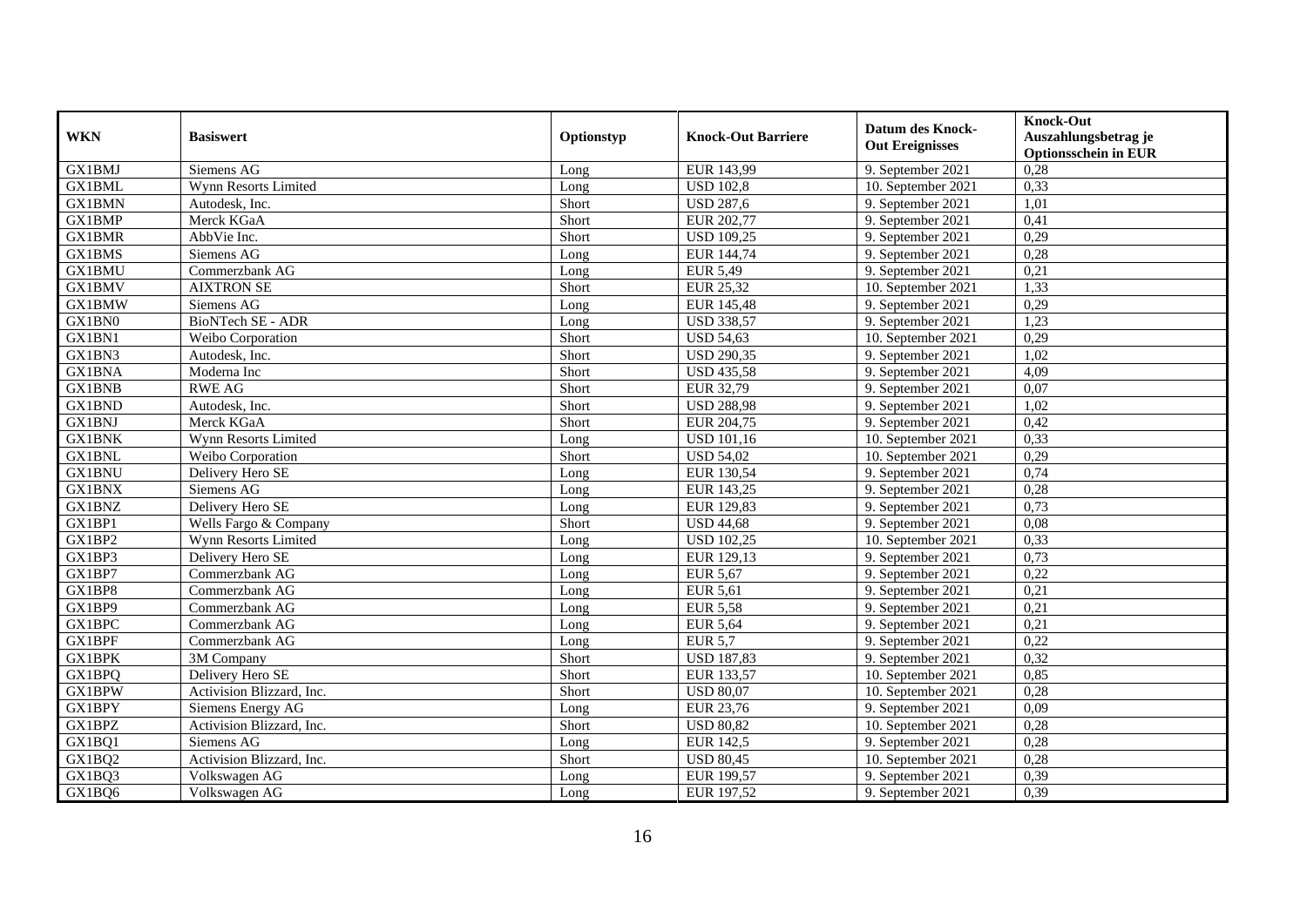| <b>WKN</b>    | <b>Basiswert</b>          | Optionstyp | <b>Knock-Out Barriere</b> | <b>Datum des Knock-</b><br><b>Out Ereignisses</b> | <b>Knock-Out</b><br>Auszahlungsbetrag je<br><b>Optionsschein in EUR</b> |
|---------------|---------------------------|------------|---------------------------|---------------------------------------------------|-------------------------------------------------------------------------|
| GX1BQ7        | Volkswagen AG             | Long       | EUR 198,54                | 9. September 2021                                 | 0,39                                                                    |
| GX1BO8        | Volkswagen AG             | Long       | <b>EUR 196,5</b>          | 9. September 2021                                 | 0,39                                                                    |
| GX1BQ9        | Renault S.A.              | Long       | <b>EUR 29,2</b>           | 9. September 2021                                 | 0,09                                                                    |
| GX1BQA        | Activision Blizzard, Inc. | Short      | <b>USD 79,31</b>          | 9. September 2021                                 | 0,28                                                                    |
| GX1BQC        | Renault S.A.              | Long       | <b>EUR 29,52</b>          | 9. September 2021                                 | 0,09                                                                    |
| GX1BQH        | Renault S.A.              | Long       | <b>EUR 29,04</b>          | 9. September 2021                                 | 0,08                                                                    |
| <b>GX1BQN</b> | Siemens Energy AG         | Long       | EUR 24,15                 | 9. September 2021                                 | 0,09                                                                    |
| GX1BQR        | Siemens Energy AG         | Long       | <b>EUR 24,4</b>           | 9. September 2021                                 | 0,09                                                                    |
| GX1BQT        | Siemens Energy AG         | Long       | <b>EUR 24,53</b>          | 9. September 2021                                 | 0,09                                                                    |
| GX1BQU        | Activision Blizzard, Inc. | Short      | <b>USD 79,69</b>          | 10. September 2021                                | 0,28                                                                    |
| <b>GX1BQV</b> | Siemens Energy AG         | Long       | <b>EUR 24,66</b>          | 9. September 2021                                 | 0,1                                                                     |
| GX1BQZ        | Siemens Energy AG         | Long       | <b>EUR 23,89</b>          | 9. September 2021                                 | 0,09                                                                    |
| GX1BR0        | Siemens Energy AG         | Long       | <b>EUR 24,02</b>          | 9. September 2021                                 | 0,09                                                                    |
| GX1BR2        | Renault S.A.              | Long       | <b>EUR 29,36</b>          | 9. September 2021                                 | 0,09                                                                    |
| GX1BR3        | NetEase Inc ADR           | Long       | <b>USD 92,28</b>          | 9. September 2021                                 | 0,3                                                                     |
| GX1BR4        | Commerzbank AG            | Long       | <b>EUR 5,55</b>           | 9. September 2021                                 | 0,21                                                                    |
| <b>GX1BRB</b> | <b>RWE AG</b>             | Short      | <b>EUR 32,95</b>          | 9. September 2021                                 | 0,07                                                                    |
| <b>GX1BRF</b> | O'Reilly Automotive Inc.  | Short      | <b>USD 597,58</b>         | 10. September 2021                                | 0,1                                                                     |
| <b>GX1BRG</b> | <b>OIAGEN N.V.</b>        | Long       | EUR 47,14                 | 9. September 2021                                 | 0,14                                                                    |
| <b>GX1BRH</b> | Merck KGaA                | Short      | EUR 203,76                | 9. September 2021                                 | 0,42                                                                    |
| <b>GX1BRM</b> | TeamViewer AG             | Long       | <b>EUR 29,4</b>           | 9. September 2021                                 | 0,14                                                                    |
| <b>GX1BRN</b> | <b>OIAGEN N.V.</b>        | Long       | <b>EUR 47,38</b>          | 9. September 2021                                 | 0,14                                                                    |
| <b>GX1BRQ</b> | TeamViewer AG             | Long       | <b>EUR 29,72</b>          | 9. September 2021                                 | 0,14                                                                    |
| <b>GX1BRV</b> | TeamViewer AG             | Long       | <b>EUR 29,56</b>          | 9. September 2021                                 | 0,14                                                                    |
| <b>GX1BRW</b> | Siemens Energy AG         | Long       | <b>EUR 24,27</b>          | 9. September 2021                                 | 0,09                                                                    |
| <b>GX1BRX</b> | NetEase Inc ADR           | Long       | <b>USD 94,27</b>          | 9. September 2021                                 | 0,31                                                                    |
| <b>GX1BRZ</b> | NetEase Inc ADR           | Long       | <b>USD 94,77</b>          | 9. September 2021                                 | 0,31                                                                    |
| GX1BS0        | NetEase Inc ADR           | Long       | <b>USD 93,78</b>          | 9. September 2021                                 | 0,31                                                                    |
| GX1BS3        | NetEase Inc ADR           | Long       | <b>USD 92,78</b>          | 9. September 2021                                 | 0,3                                                                     |
| GX1BS4        | The Walt Disney Company   | Short      | <b>USD 184,46</b>         | 9. September 2021                                 | 0,32                                                                    |
| GX1BS7        | O'Reilly Automotive Inc.  | Short      | <b>USD 591,17</b>         | 9. September 2021                                 | 0,1                                                                     |
| <b>GX1BSA</b> | QIAGEN N.V.               | Long       | <b>EUR 46,89</b>          | 10. September 2021                                | 0,14                                                                    |
| <b>GX1BSB</b> | O'Reilly Automotive Inc.  | Short      | <b>USD 587,97</b>         | 9. September 2021                                 | 0,1                                                                     |
| GX1BSC        | BioNTech SE - ADR         | Short      | <b>USD 343,78</b>         | 9. September 2021                                 | 1,37                                                                    |
| GX1BSD        | O'Reilly Automotive Inc.  | Short      | <b>USD 584,76</b>         | 9. September 2021                                 | 0,1                                                                     |
| GX1BSE        | NetEase Inc ADR           | Long       | <b>USD 93,28</b>          | 9. September 2021                                 | 0,3                                                                     |
| GX1BSF        | <b>BioNTech SE - ADR</b>  | Short      | <b>USD 345,42</b>         | 9. September 2021                                 | 1,38                                                                    |
| GX1BSH        | O'Reilly Automotive Inc.  | Short      | <b>USD 594,37</b>         | 9. September 2021                                 | 0,1                                                                     |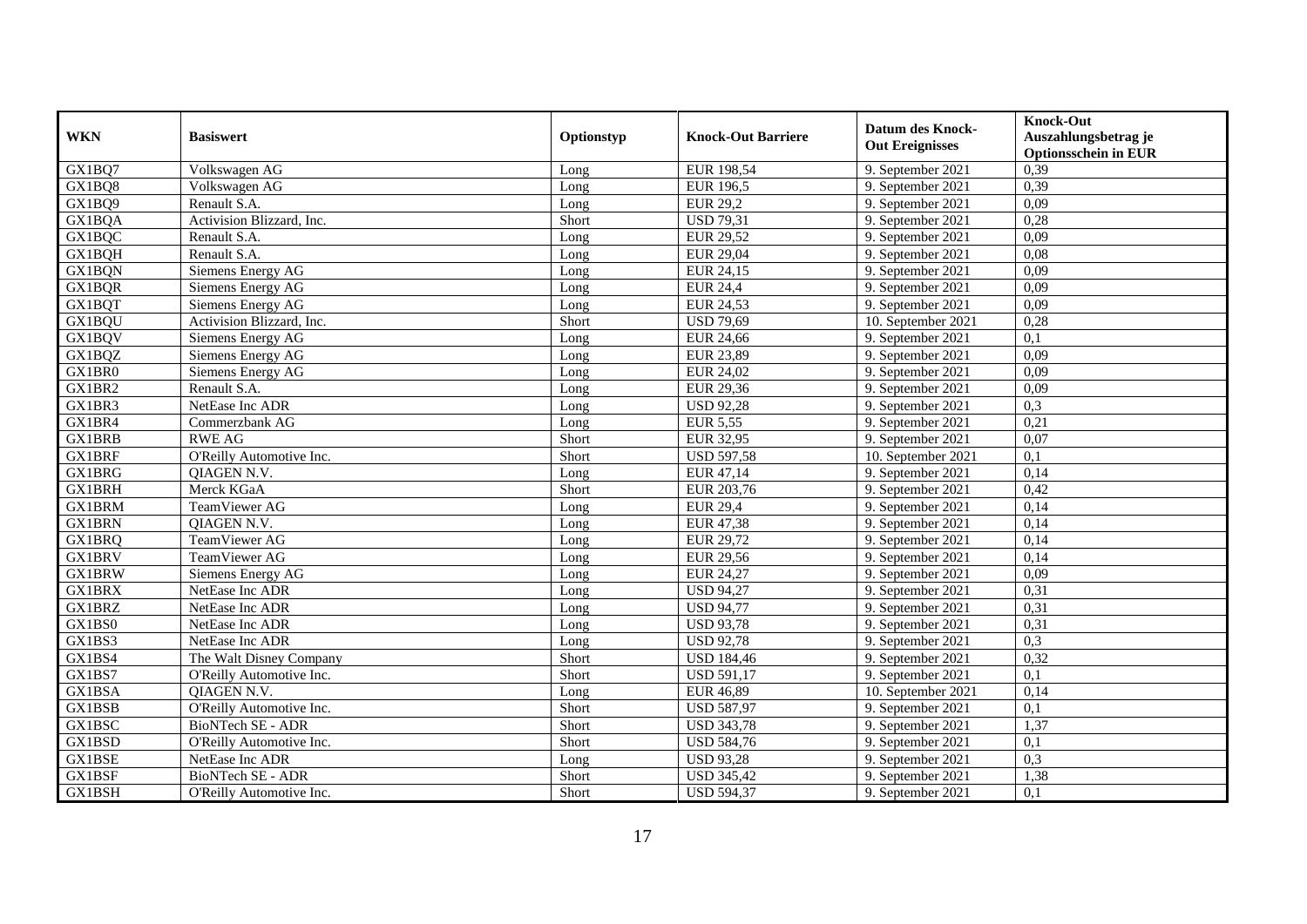| <b>WKN</b>    | <b>Basiswert</b>                | Optionstyp | <b>Knock-Out Barriere</b> | <b>Datum des Knock-</b><br><b>Out Ereignisses</b> | <b>Knock-Out</b><br>Auszahlungsbetrag je<br><b>Optionsschein in EUR</b> |
|---------------|---------------------------------|------------|---------------------------|---------------------------------------------------|-------------------------------------------------------------------------|
| GX1BSS        | Prosus NV                       | Long       | <b>EUR 77,09</b>          | 9. September 2021                                 | 0,3                                                                     |
| <b>GX1BSW</b> | Prosus NV                       | Long       | <b>EUR 77,51</b>          | 9. September 2021                                 | 0,3                                                                     |
| <b>GX1BTE</b> | <b>American Express Company</b> | Short      | <b>USD 160,25</b>         | 9. September 2021                                 | 0,28                                                                    |
| GX1BTG        | Prosus NV                       | Long       | <b>EUR 79,2</b>           | 9. September 2021                                 | 0,31                                                                    |
| <b>GX1BTL</b> | Prosus NV                       | Long       | <b>EUR 77,93</b>          | 9. September 2021                                 | 0,3                                                                     |
| <b>GX1BTM</b> | Prosus NV                       | Long       | <b>EUR 78,36</b>          | 9. September 2021                                 | 0,3                                                                     |
| <b>GX1BTN</b> | Facebook. Inc.                  | Short      | <b>USD 381,11</b>         | 10. September 2021                                | 0,99                                                                    |
| <b>GX1BTR</b> | The Walt Disney Company         | Short      | <b>USD 183,56</b>         | 9. September 2021                                 | 0,32                                                                    |
| <b>GX1BTU</b> | Prosus NV                       | Long       | <b>EUR 80,04</b>          | 9. September 2021                                 | 0,31                                                                    |
| <b>GX1BTW</b> | Prosus NV                       | Long       | <b>EUR 79,61</b>          | 9. September 2021                                 | 0,31                                                                    |
| GX1BTX        | Amazon.com, Inc.                | Long       | <b>USD 3491,72</b>        | 9. September 2021                                 | 0,86                                                                    |
| GX1BU2        | JD.com Inc                      | Long       | <b>USD 81,18</b>          | 9. September 2021                                 | 0,26                                                                    |
| GX1BU5        | JD.com Inc                      | Long       | <b>USD 79,87</b>          | 9. September 2021                                 | 0,26                                                                    |
| GX1BU8        | JD.com Inc                      | Long       | <b>USD 80,74</b>          | 9. September 2021                                 | 0,26                                                                    |
| <b>GX1BUA</b> | Tesla Inc                       | Long       | <b>USD 744,31</b>         | 10. September 2021                                | 0,3                                                                     |
| <b>GX1BUB</b> | Tesla Inc                       | Long       | <b>USD 740,37</b>         | 10. September 2021                                | 0,3                                                                     |
| <b>GX1BUC</b> | Robinhood Markets Inc           | Long       | <b>USD 41,97</b>          | 9. September 2021                                 | 0,46                                                                    |
| <b>GX1BUF</b> | Prosus NV                       | Long       | <b>EUR 78,78</b>          | 9. September 2021                                 | 0,3                                                                     |
| <b>GX1BUG</b> | Banco Santander S.A.            | Long       | <b>EUR 3,07</b>           | 9. September 2021                                 | 0,06                                                                    |
| GX1BUJ        | Cancom SE                       | Long       | <b>EUR 55,95</b>          | 9. September 2021                                 | 0,22                                                                    |
| <b>GX1BUL</b> | Cancom SE                       | Long       | <b>EUR 55,66</b>          | 9. September 2021                                 | 0,21                                                                    |
| <b>GX1BUM</b> | Banco Santander S.A.            | Long       | <b>EUR 3,08</b>           | 9. September 2021                                 | 0,06                                                                    |
| <b>GX1BUQ</b> | Cancom SE                       | Long       | EUR 55,36                 | 9. September 2021                                 | 0,21                                                                    |
| <b>GX1BUS</b> | Amazon.com, Inc.                | Long       | USD 3473,61               | 10. September 2021                                | 0,85                                                                    |
| <b>GX1BUY</b> | Cancom SE                       | Long       | <b>EUR 55,07</b>          | 9. September 2021                                 | 0,21                                                                    |
| GX1BV1        | Prosus NV                       | Long       | <b>EUR 76,67</b>          | 9. September 2021                                 | 0,3                                                                     |
| GX1BV7        | JD.com Inc                      | Long       | <b>USD 82,92</b>          | 9. September 2021                                 | 0,27                                                                    |
| GX1BV9        | JD.com Inc                      | Long       | <b>USD 82,48</b>          | 9. September 2021                                 | 0,27                                                                    |
| <b>GX1BVD</b> | JD.com Inc                      | Long       | <b>USD 81,61</b>          | 9. September 2021                                 | 0,27                                                                    |
| GX1BVE        | JD.com Inc                      | Long       | <b>USD 82,05</b>          | 9. September 2021                                 | 0,27                                                                    |
| <b>GX1BVF</b> | Pinterest, Inc.                 | Short      | <b>USD 55,77</b>          | 10. September 2021                                | 0,17                                                                    |
| <b>GX1BVK</b> | Infineon Technologies AG        | Short      | EUR 37,19                 | 10. September 2021                                | 1,55                                                                    |
| <b>GX1BVM</b> | Enel S.p.A.                     | Long       | <b>EUR 7,53</b>           | 9. September 2021                                 | 0,15                                                                    |
| <b>GX1BVQ</b> | Enel S.p.A.                     | Long       | <b>EUR 7,41</b>           | $10.$ September 2021                              | 0,14                                                                    |
| <b>GX1BVS</b> | Enel S.p.A.                     | Long       | <b>EUR 7,49</b>           | 9. September 2021                                 | 0,15                                                                    |
| <b>GX1BVU</b> | Cancom SE                       | Long       | EUR 56,25                 | 9. September 2021                                 | 0,22                                                                    |
| <b>GX1BVY</b> | Enel S.p.A.                     | Long       | <b>EUR 7,57</b>           | 9. September 2021                                 | 0,15                                                                    |
| GX1BW0        | Enel S.p.A.                     | Long       | <b>EUR 7,37</b>           | 10. September 2021                                | 0,14                                                                    |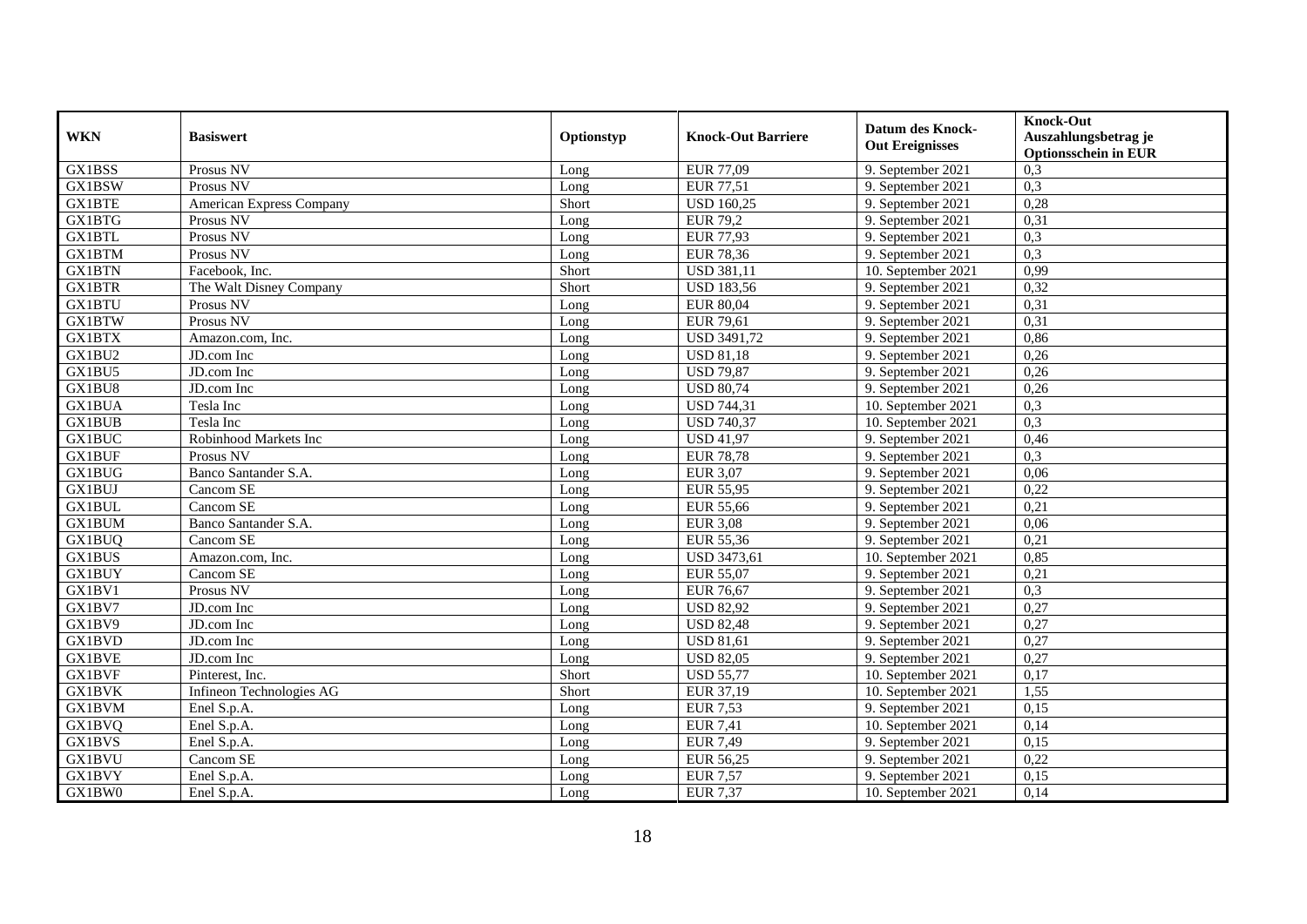| <b>WKN</b>    | <b>Basiswert</b>                                           | Optionstyp | <b>Knock-Out Barriere</b> | <b>Datum des Knock-</b><br><b>Out Ereignisses</b> | <b>Knock-Out</b><br>Auszahlungsbetrag je<br><b>Optionsschein in EUR</b> |
|---------------|------------------------------------------------------------|------------|---------------------------|---------------------------------------------------|-------------------------------------------------------------------------|
| GX1BW4        | Tesla Inc                                                  | Long       | <b>USD 736,41</b>         | 10. September 2021                                | 0,3                                                                     |
| GX1BW8        | Banco Santander S.A.                                       | Long       | <b>EUR 3,05</b>           | 9. September 2021                                 | 0,06                                                                    |
| <b>GX1BWH</b> | Enel S.p.A.                                                | Long       | <b>EUR 7,45</b>           | 10. September 2021                                | 0,15                                                                    |
| <b>GX1BYG</b> | MTU Aero Engines AG                                        | Long       | EUR 191,14                | 9. September 2021                                 | 0,38                                                                    |
| <b>GX1BYK</b> | Baidu, Inc.                                                | Long       | <b>USD 162,85</b>         | 9. September 2021                                 | 0,53                                                                    |
| GX1BYL        | Roblox Corporation - Class A                               | Long       | <b>USD 83,36</b>          | 9. September 2021                                 | 0,46                                                                    |
| GX1BYT        | Baidu, Inc.                                                | Long       | <b>USD 164,59</b>         | 9. September 2021                                 | 0,54                                                                    |
| <b>GX1BYX</b> | Lanxess AG                                                 | Long       | EUR 64,22                 | 9. September 2021                                 | 0,19                                                                    |
| GX1BYZ        | Lanxess AG                                                 | Long       | EUR 63,89                 | 9. September 2021                                 | 0,19                                                                    |
| GX1BZ3        | MTU Aero Engines AG                                        | Long       | EUR 189,17                | 9. September 2021                                 | 0,37                                                                    |
| GX1BZ4        | <b>Broadcom</b> Inc                                        | Short      | <b>USD 499,43</b>         | 10. September 2021                                | $\overline{1,3}$                                                        |
| GX1BZ5        | MTU Aero Engines AG                                        | Long       | EUR 190,16                | 9. September 2021                                 | 0,37                                                                    |
| <b>GX1BZA</b> | Baidu, Inc.                                                | Long       | <b>USD 161,99</b>         | 9. September 2021                                 | 0,53                                                                    |
| GX1BZB        | NIKE, Inc.                                                 | Short      | <b>USD 165,97</b>         | 9. September 2021                                 | 0,29                                                                    |
| GX1BZC        | <b>Broadcom</b> Inc                                        | Short      | <b>USD 501,83</b>         | 10. September 2021                                | 1,31                                                                    |
| <b>GX1BZK</b> | Roblox Corporation - Class A                               | Long       | <b>USD 82,66</b>          | 9. September 2021                                 | 0,46                                                                    |
| <b>GX1BZN</b> | Pan American Silver Corp                                   | Short      | <b>USD 25,96</b>          | 9. September 2021                                 | 0.08                                                                    |
| GX1BZP        | <b>Broadcom</b> Inc                                        | Short      | <b>USD 504,23</b>         | 10. September 2021                                | 1,31                                                                    |
| <b>GX1BZR</b> | McDonald's Corporation                                     | Short      | <b>USD 237,49</b>         | 9. September 2021                                 | 0,41                                                                    |
| GX1BZS        | NIKE, Inc.                                                 | Short      | <b>USD 164,1</b>          | 9. September 2021                                 | 0,28                                                                    |
| GX1BZT        | NIKE, Inc.                                                 | Short      | <b>USD 165,04</b>         | 9. September 2021                                 | 0,28                                                                    |
| GX1BZZ        | <b>SAP SE</b>                                              | Long       | EUR 124,84                | 9. September 2021                                 | 0,25                                                                    |
| GX1C05        | McDonald's Corporation                                     | Short      | <b>USD 238,65</b>         | 9. September 2021                                 | 0,41                                                                    |
| GX1C08        | NIKE, Inc.                                                 | Short      | <b>USD 163,16</b>         | 9. September 2021                                 | 0,28                                                                    |
| GX1C0A        | <b>International Business Machines Corporation</b>         | Short      | <b>USD 138,99</b>         | 10. September 2021                                | 0,24                                                                    |
| GX1C0E        | SAP SE                                                     | Long       | EUR 126,13                | 9. September 2021                                 | 0,25                                                                    |
| GX1C0L        | <b>SAP SE</b>                                              | Long       | EUR 125,49                | 9. September 2021                                 | 0,25                                                                    |
| GX1C0Q        | Lanxess AG                                                 | Long       | EUR 63,55                 | 9. September 2021                                 | 0,19                                                                    |
| GX1C0R        | MTU Aero Engines AG                                        | Long       | EUR 188,19                | 9. September 2021                                 | 0,37                                                                    |
| GX1C0T        | <b>SAP SE</b>                                              | Long       | EUR 124,19                | 9. September 2021                                 | 0,24                                                                    |
| GX1C0U        | Baidu, Inc.                                                | Long       | <b>USD 165,46</b>         | 9. September 2021                                 | 0,54                                                                    |
| GX1C0V        | Broadcom Inc                                               | Short      | <b>USD 497,03</b>         | 9. September 2021                                 | 1,3                                                                     |
| <b>GX1C0X</b> | Baidu, Inc.                                                | Long       | <b>USD 163,72</b>         | 9. September 2021                                 | 0,53                                                                    |
| GX1C0Y        | MTU Aero Engines AG                                        | Long       | EUR 192,12                | 9. September 2021                                 | 0,38                                                                    |
| <b>GX1DFG</b> | ICE Brent Crude Oil Future (Generic Front Month<br>Future) | Long       | <b>USD 72,5</b>           | 10. September 2021                                | 1,78                                                                    |
| <b>GX1DFH</b> | ICE Brent Crude Oil Future (Generic Front Month<br>Future) | Long       | <b>USD 72</b>             | 10. September 2021                                | 1,77                                                                    |